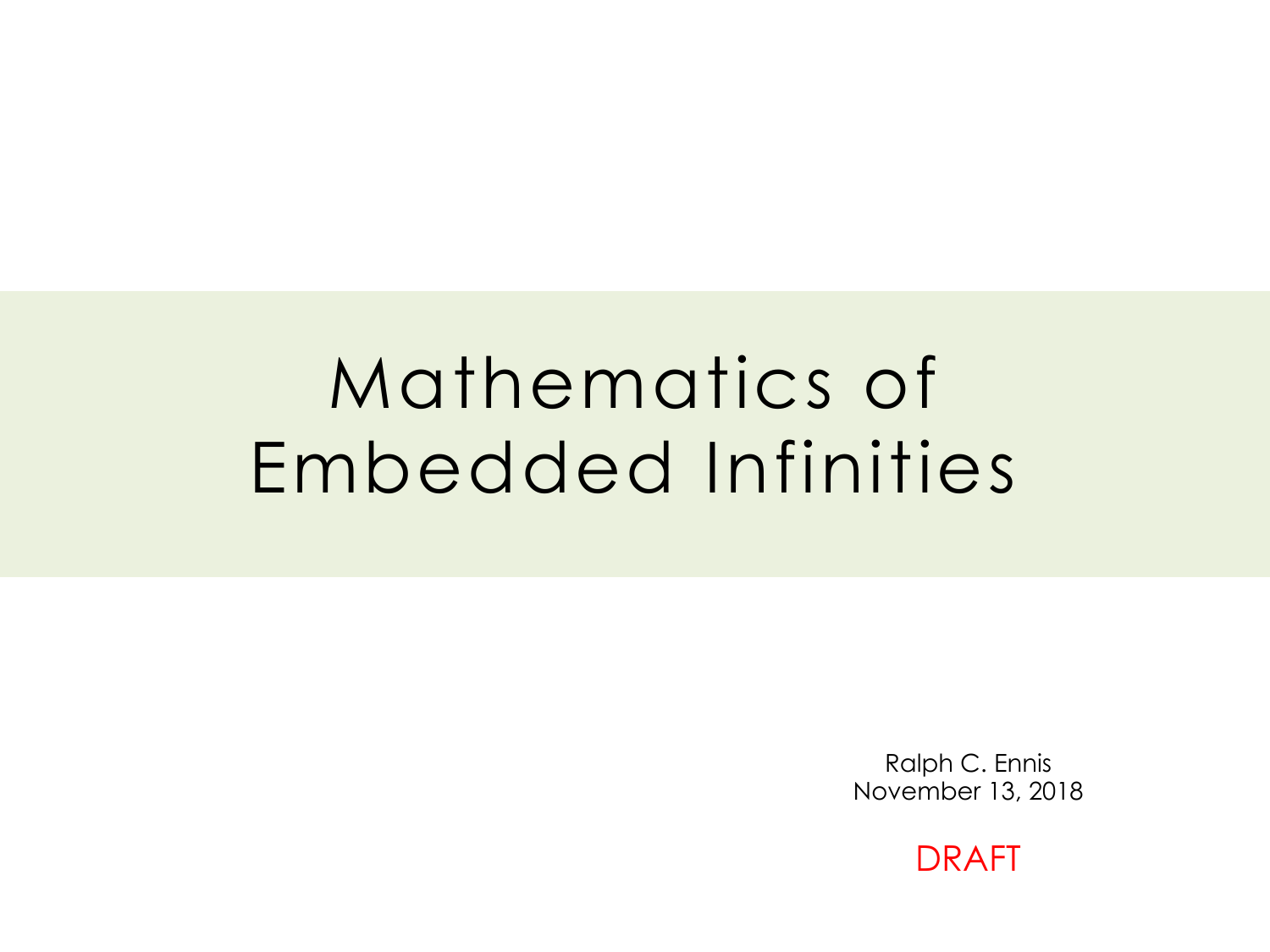# AGENDA

## 1 – Descriptors of Infinities and Embedded Infinities

- 1.1 Ontology of I and EI
- 1.2 Special Categories of EI

## 2 – Dynamics of Embedded Infinities

- 2.1 Density
- 2.2 Basic Operations
- 2.3 Strength of Connectivity

## 3 – Applications Embedded Infinities

- 3.1 Mirroring across Spaces
- 3.2 Physical Space
- 3.3 Interpretative Space
- 3.4 Cluster Networks and eDNA
- 3.5 Non-Identical Unbounded EI
- 3.6 Symbolic Reasoning

#### **This paper is a DRAFT.**

Much work is needed to increase clarity, eliminate all inconsistencies and extend these ideas across all variations of infinities and embedded infinities.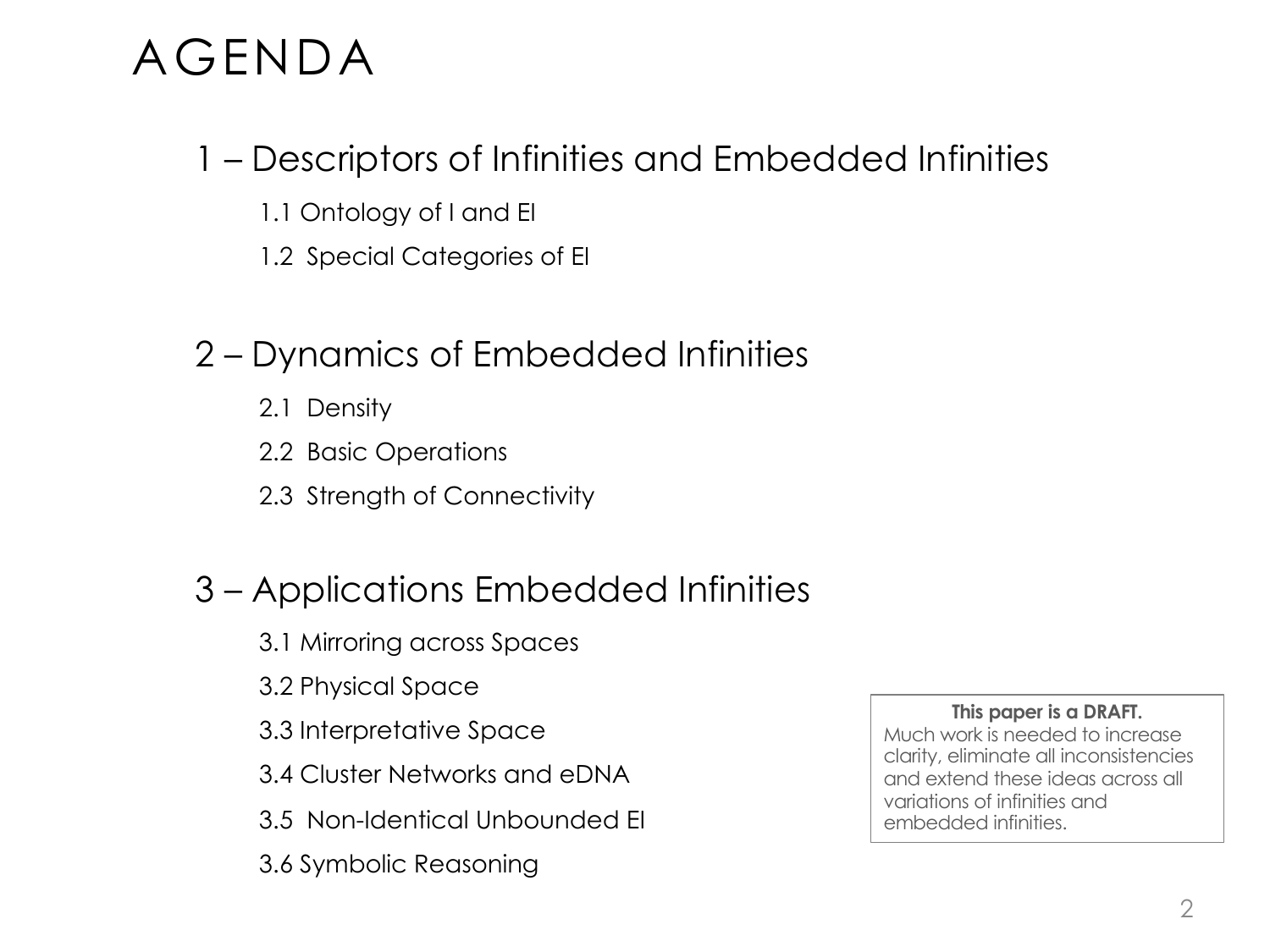# 1.0 – Ontology of Infinity and EI

## **Infinity (I)**

#### **CONSTRUCT of Infinity**

Without a bounded number of elements

#### **ELEMENTS within Infinities**

Types of elements Discrete elements (integers, particles) Continuous elements (reals; waves) Elements within an infinity Identical type Similar types (degrees of similarity) Dissimilar types

#### **TYPES of Infinities**

Discrete infinities Uniform discrete Non-uniform discrete (random patterns) Continuous infinities Uniform continuous Non-uniform continuous (Knots/loops/redundancies on continuum)

#### **BOUNDARIES of Infinities**

Open infinities (non-bounded) Bounded infinities Bounded-open infinities (rays; ray without end-point)

#### **DENSITY of Infinities**

Fully populated Infinities (Real numbers) Partially populated infinities (Integers, etc.) Empty infinities

#### **DIMENSIONALITY of Infinities**

2-D and 3-D and n-D

## **Embedded Infinities (EI)**

#### **EMBEDDEDNESS of Infinities**

Completely overlapping EI (with identical elements) Partially overlapping EI EI with dissimilar elements (discrete and continuous) Non-embedded Infinities (separate)

#### **MAXIMUM Embedding**

Infinite number of infinities with each embedded an infinite number of times

## **Human Perception of I and EI**

#### **AWARENESS of I and EI**

Active awareness of Infinities (in-play of our awareness) Passive awareness infinities (out of play but within imagination) Transcendent awareness infinities (beyond play and within mind) Non-awareness (out of play and outside of current imagination) Unknowable (out of play and outside of all human imagination)

#### **CERTAINTY of I and EI**

Non-random and random certainty Probabilistic certainty and uncertainty Random uncertainty

#### **VISUAL PERSPECTIVES on I and EI**

Empty point with infinite possibilities 3 Tetrahedron as a special 3-D case of I and EIObjective perspective (outside) Encased perspective (inside and surrounded) Adhered perspective (on-surface) Holographic perspective of infinities (projected representation)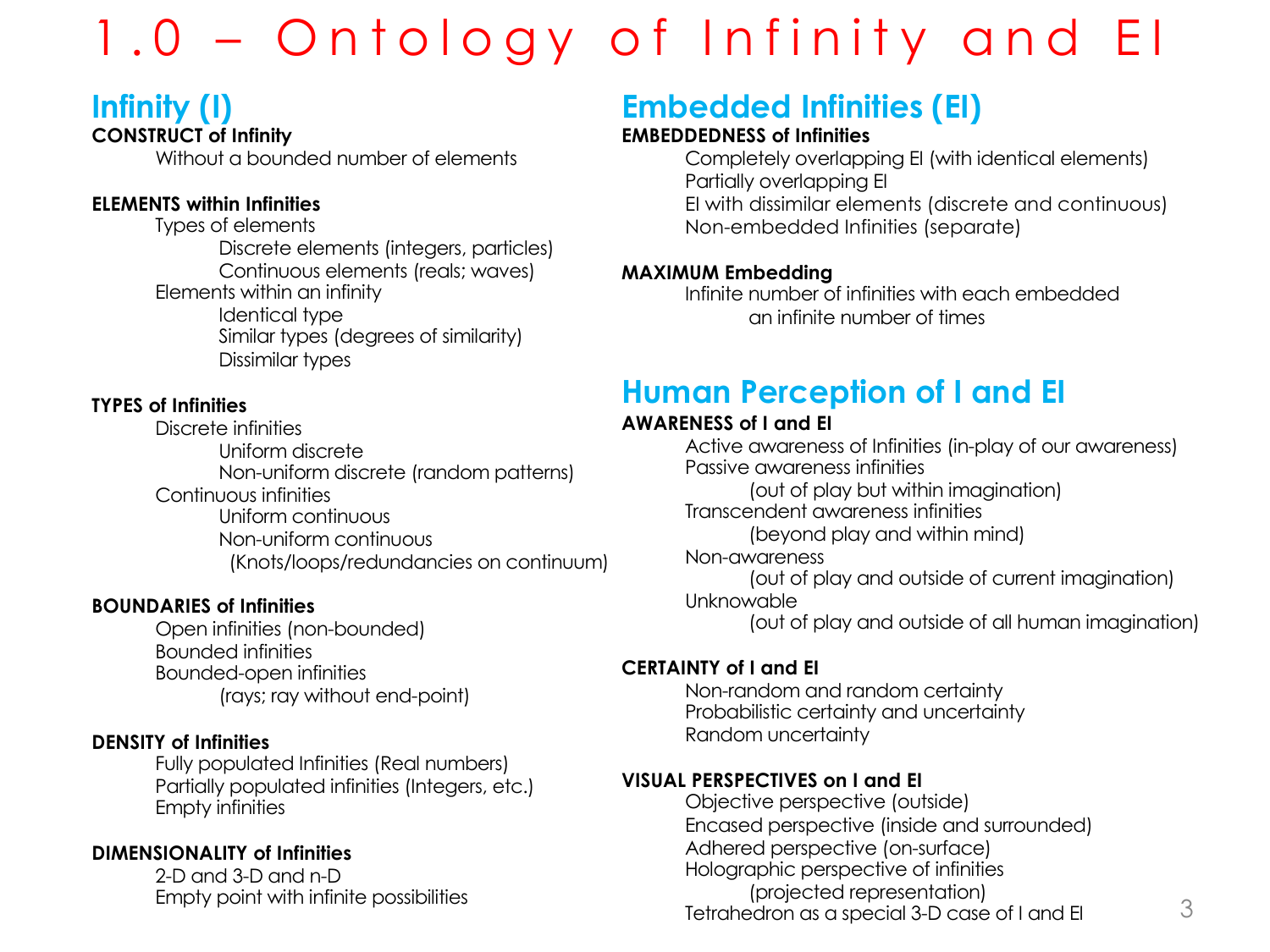# 1.2 – Special Categories of EI

**Continuous Partially Embedded Infinities – functions (i.e. uniform)**



Real Numbers

**Discrete Partially Embedded Infinities – functions (i.e. uniform)**

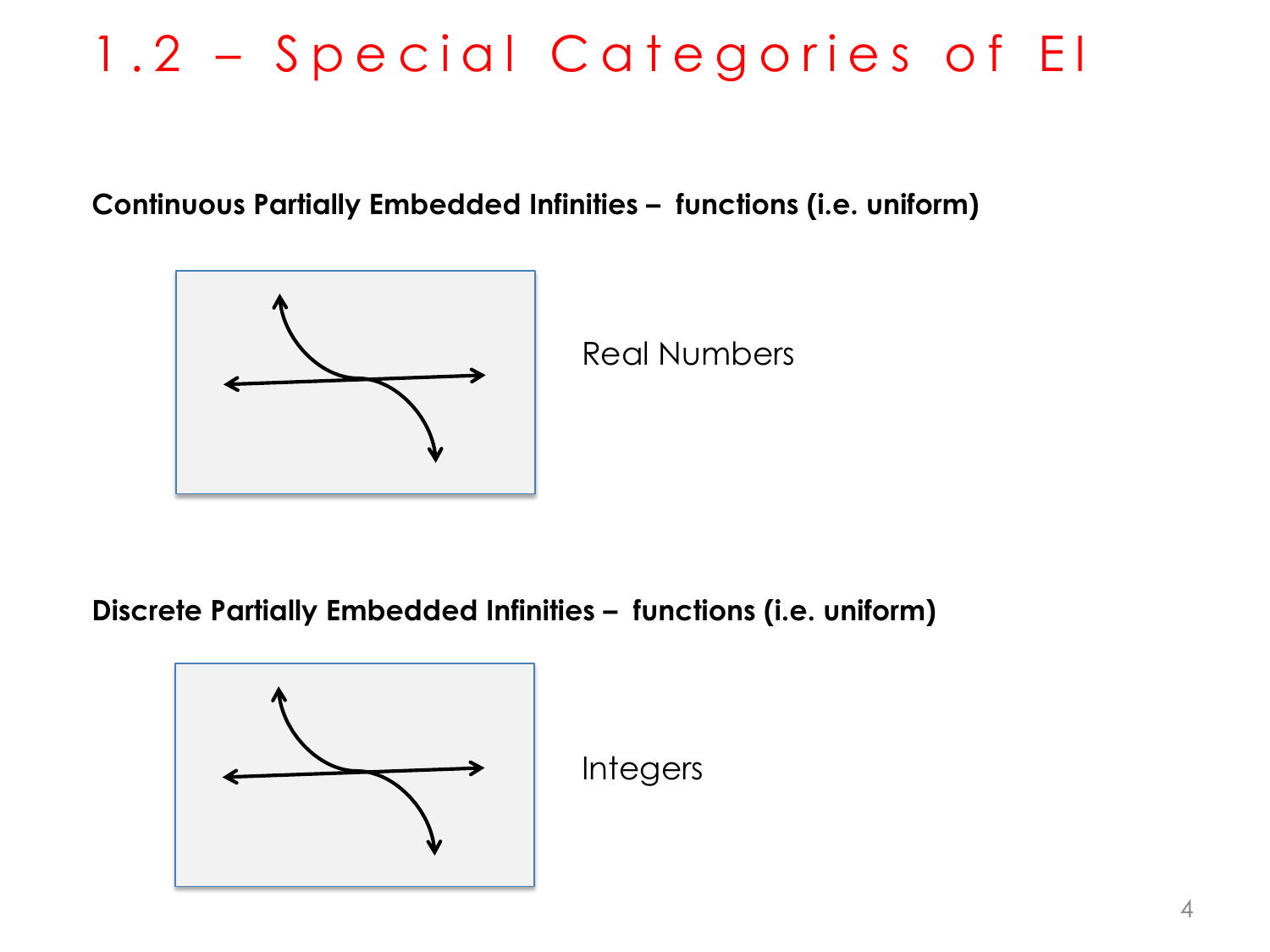# 2 – Dynamics of Embedded Infinities

2.1 – Density

- 2.2 Basic Operations
- 2.3 Strength of Connectivity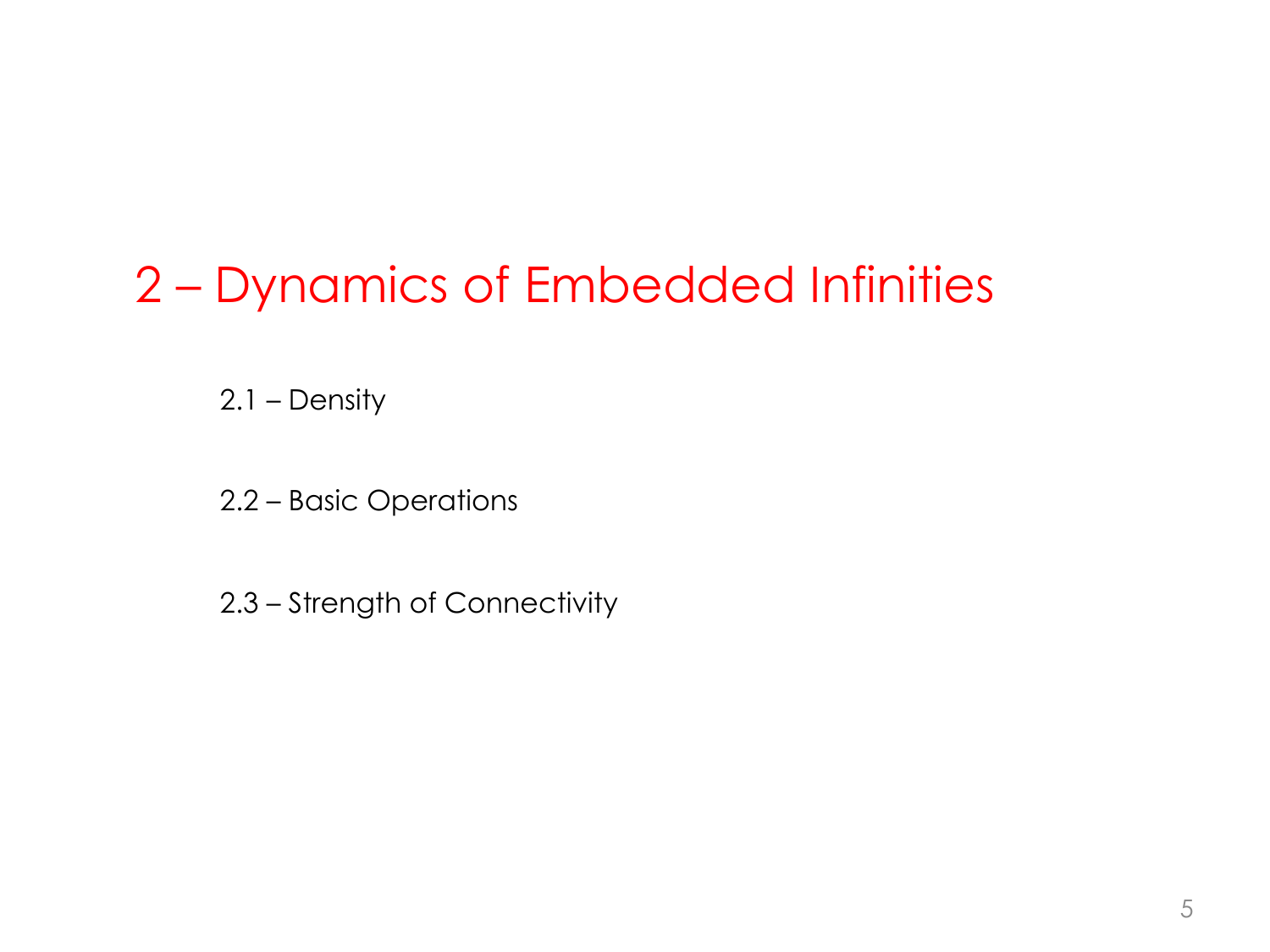# 2.1 – DENSITY

Density refers to the number of elements within boundaries.

### **Density of singular infinity: S**

 $\circ$  Continuous infinity: S =  $\infty$ 

 $\circ$  Discrete infinity: S = 1 to least than  $\infty$ 

 $\circ$  n = number of elements between a and b where a and b are integers within the infinity and at least one element of the uniform infinity is on or between a and b

 $\circ$  S = | n/(a – b) |

### Densities of multiple discrete infinities: S<sub>1</sub>, S<sub>2</sub>, S<sub>3</sub> ....

 $\circ$  In order to perform comparisons and basic operations with multiple discrete infinities, a common  $(a - b)$  across all those infinities must be establish before calculating densities of each discrete infinity.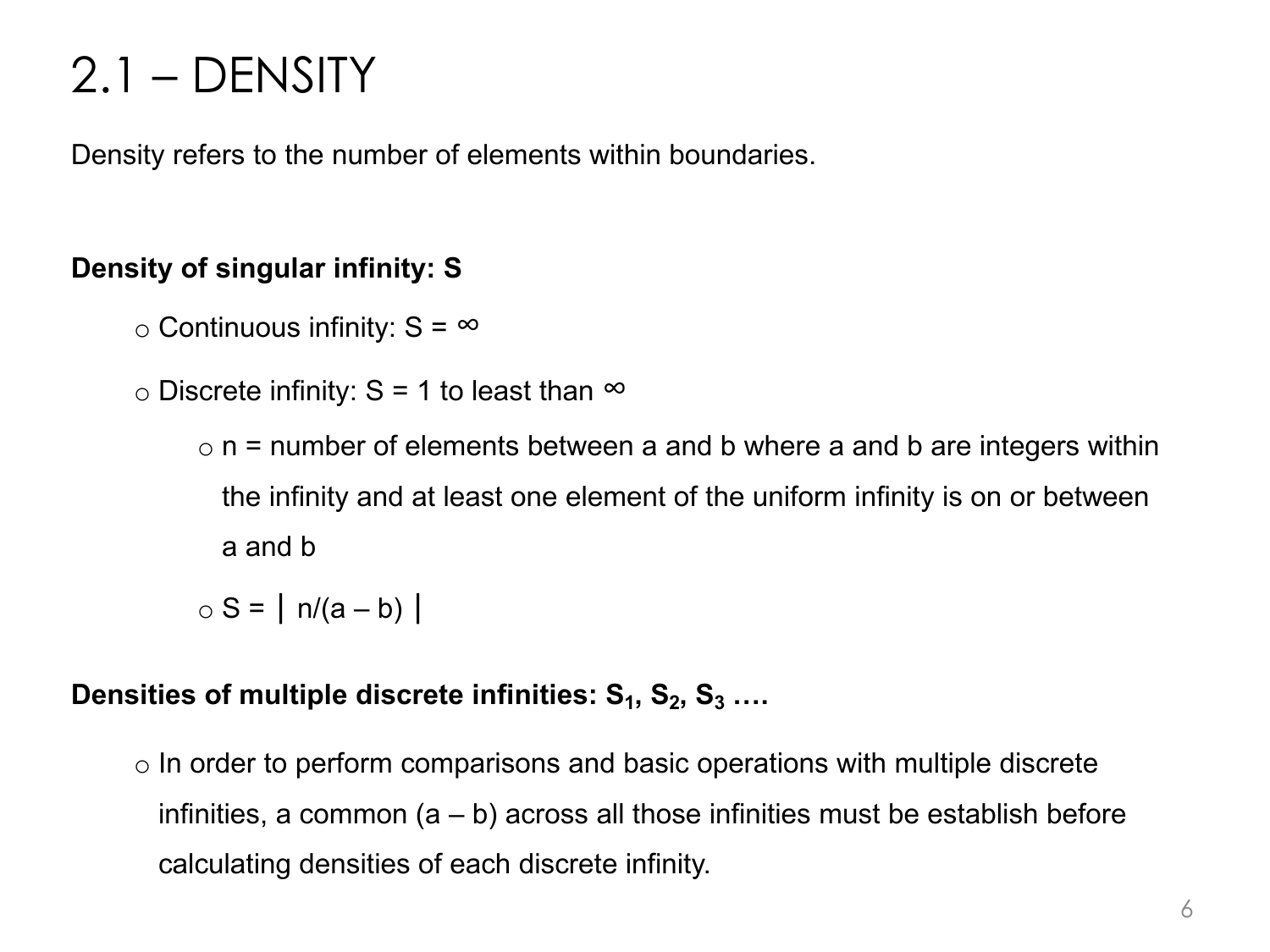# 2.2 – BASIC OPERATIONS

*Since basic operations (addition, subtraction, etc.) applied to an infinity are conceptually problematic …*

**ADDITION** (and subsequently multiplication) is perceived as:

- 1. Increasing the density within the gaps of discrete infinities (i.e. increasing number of elements and/or frequency of occurance of elements)
- 2. Frequency of reoccurring elements within continuous infinities (and thus an increase in density by redundancy)

**SUBTRACTION** (and subsequently division) is perceived as:

- 1. Separating unbounded infinities into two or more or infinite number of bounded infinties
- 2. Separating unbounded infinities into infinties each with one boundary and one open end (i.e. ray of real numbers)
- 3. Decreasing the density of continous infinities thus yielding non-uniform cpntinuous infinites or uniform or non-uniform discrete infinities
- 4. Decreasing the density of discrete infinities by increasing the gaps between elements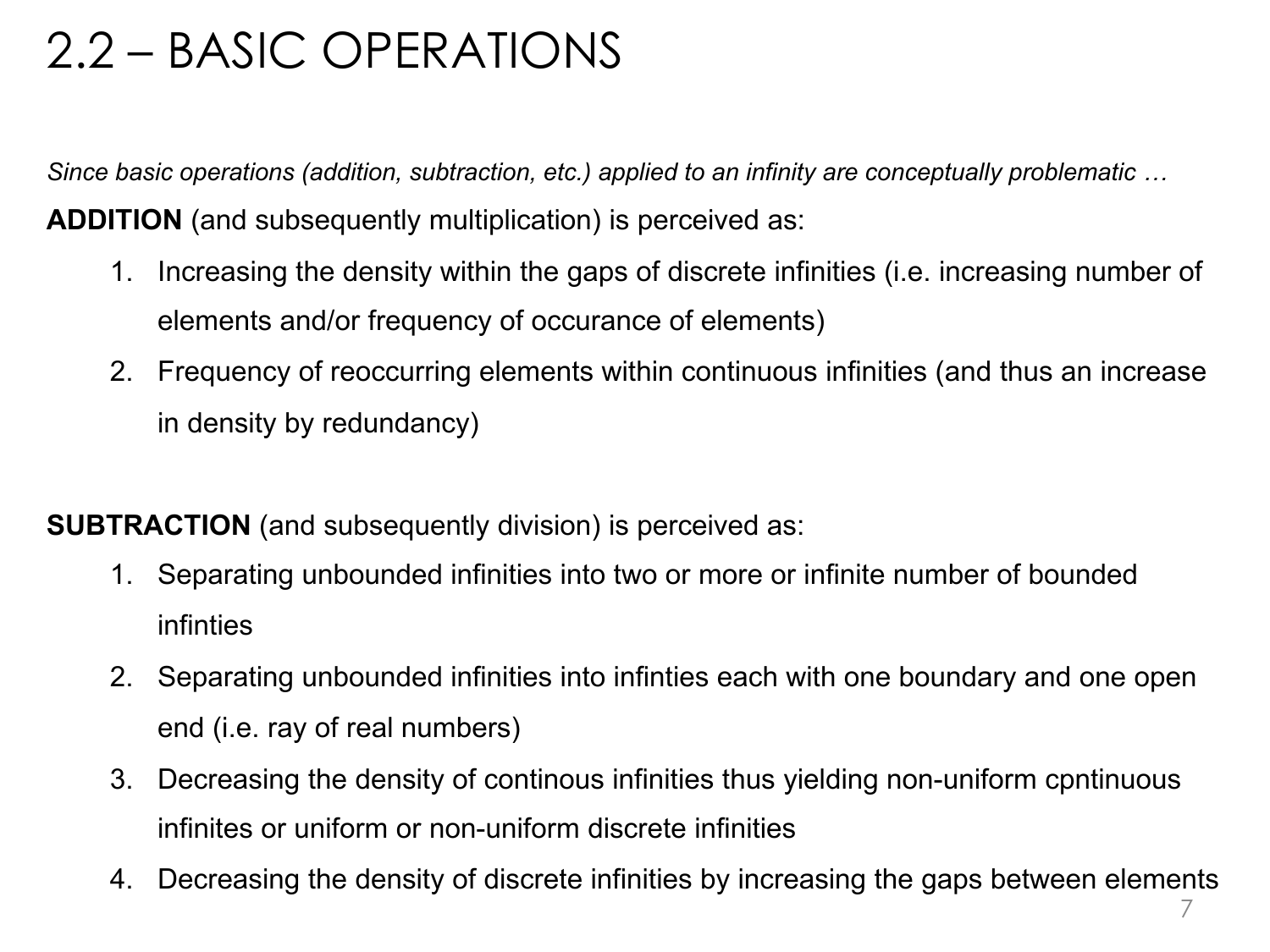# 2.3 – STRENGTH OF CONNECTIVITY

Within *embedded infinities*, a basic descriptor can be perceived as determining **strength of connectivity** between the two or more infinities (i.e. number of elements in common over a bounded space).

- 1. Within partially populated **DISCRETE** embedded infinities (e.g. integers), the determination of strength of connectivity across a mutual boundary is calculated based on:
	- o Increasing density of elements (filling gaps and/or redundancy between 2 or more EI)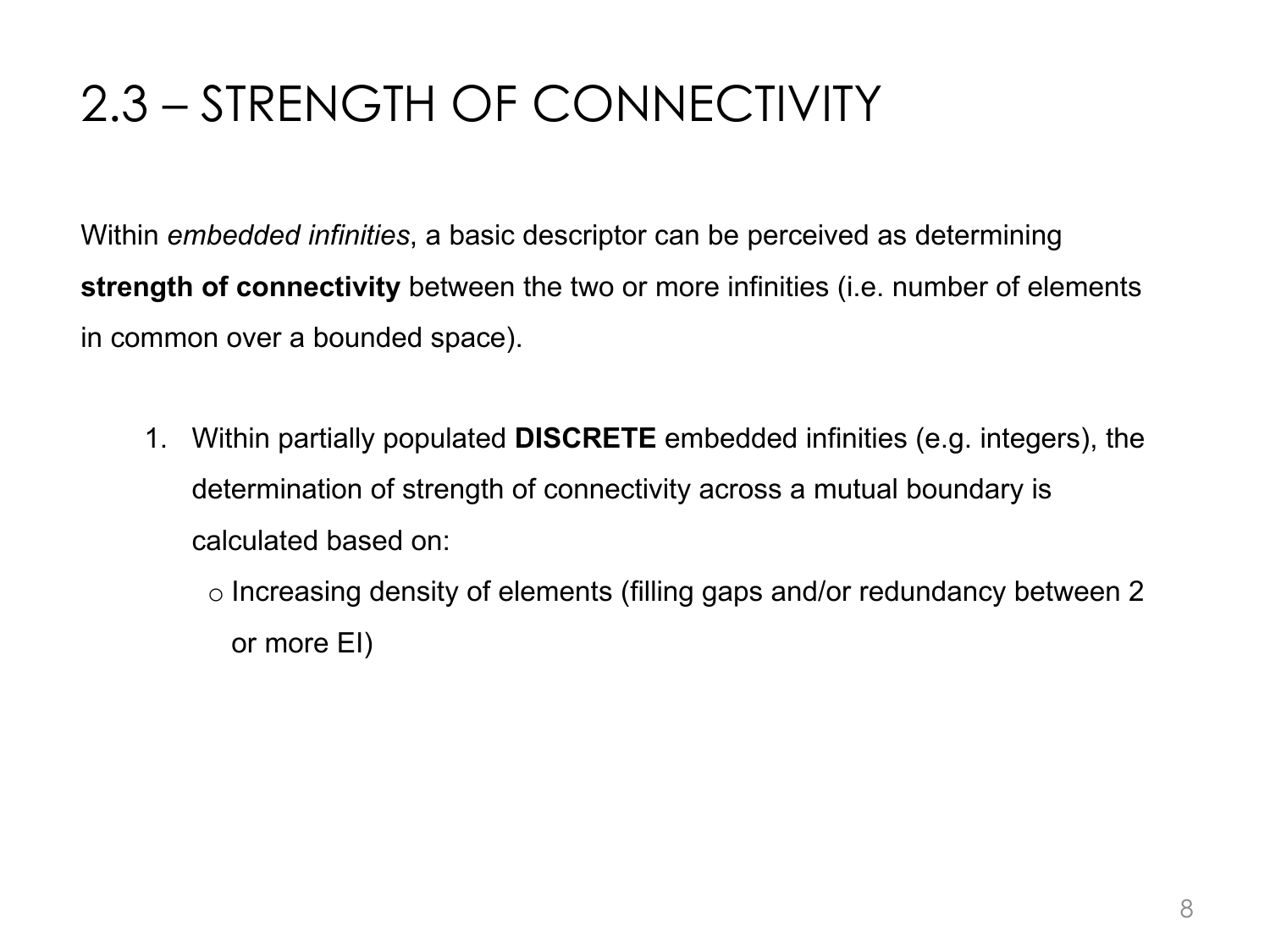*Calculate …*

Determine the Strength of Connectivity  $(C_{\alpha})$  between uniform **DISCRETE** (partially populated) embedded infinities.

### **Unit density of singular discrete infinity: S**

 $S = | n/(a - b) |$ 

- $\circ$  n = number of elements between a and b where a and b are integers within the infinity and at least one element of the uniform discrete infinity is on or between a and b
- $\circ$  For non-uniform discrete infinities, probabilistic means may be estimated.
- o Establish common a and b for multiple discrete infinities that will be compared. (a-b) is one unit.



### **Unit density within embedding: D**

 $S_1 + S_2 + S_3 ... = D$ 

- $\circ$  Uniform density within 2 or more (but not infinite) discrete EI's and common unit (a-b)
- o For non-uniform densities (i.e. with random redundancies or variable degrees of separation between elements), probabilistic means may be estimated.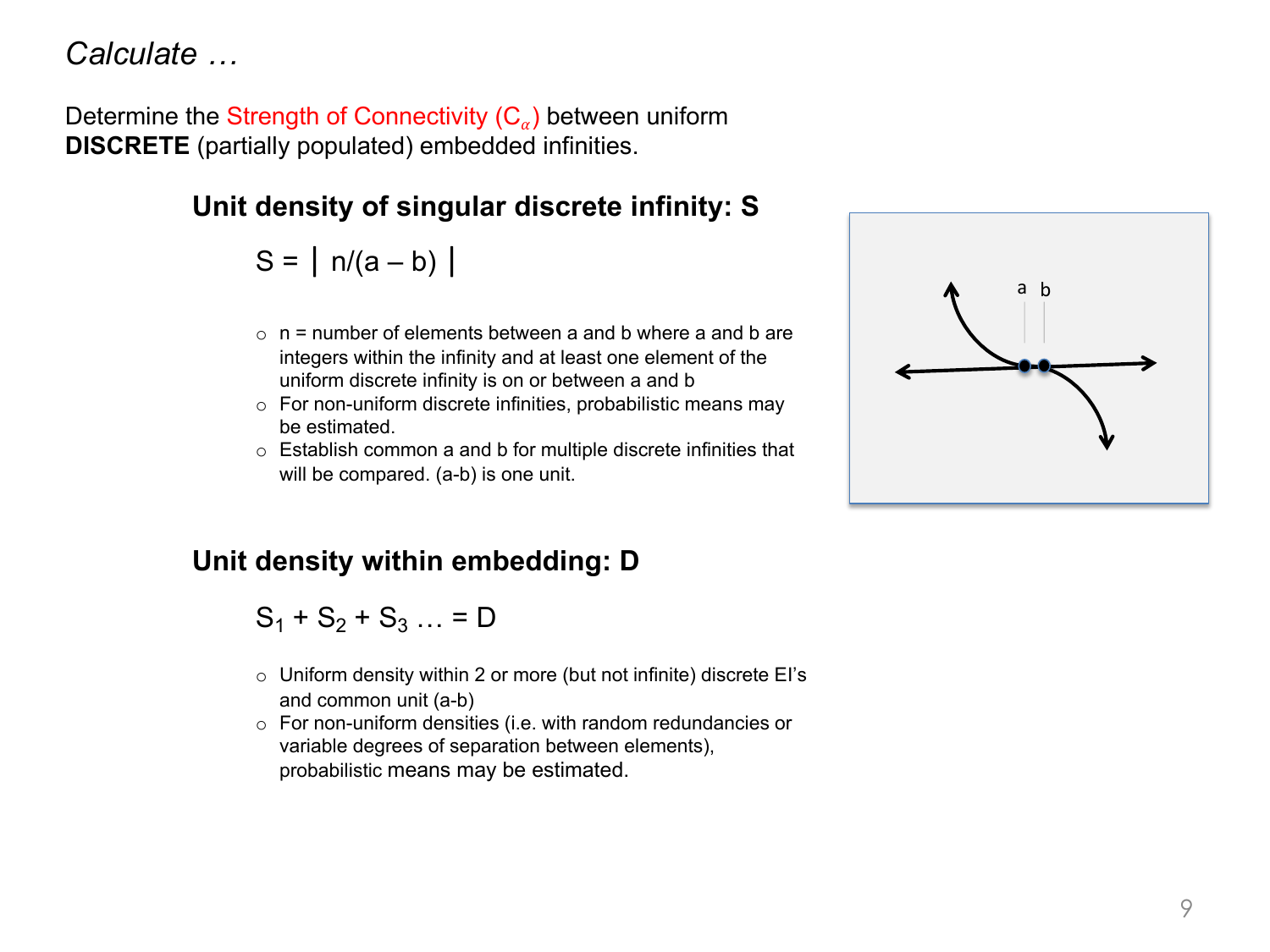*Calculate … continued*

### **Distance of embedding: d**

 $d = 0$  to  $\infty$  (unbounded EI distance)

### **Strength of connectivity (DISCRETE EI's)**

$$
C_{\alpha} = d \times D = d(S_1 + S_2 + S_3 ...)
$$

where  $d \neq \infty$ 

 $\circ$  Strength of Connectivity = finite distance of embedding x density within embedding

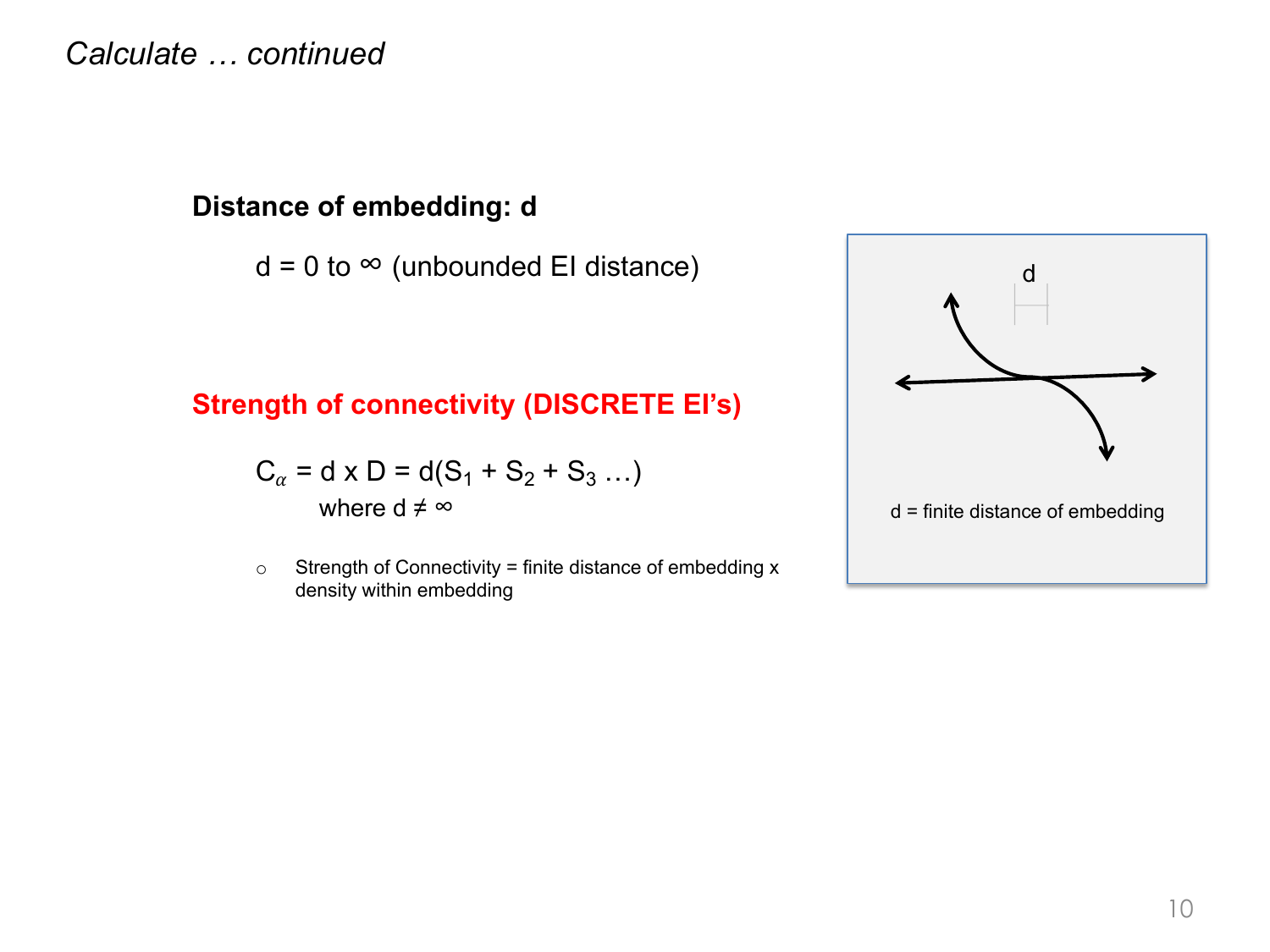2. Within fully populated unbounded fully embedded **CONTINUOUS** infinities (completely overlapping), a strength of connectivity (C) is perceived as:

$$
C = \infty
$$
 (e.g. true for Real and integer infinite El functions.)

3. Within uniform **CONTINUOUS** partially embedded infinities (i.e. fully populated; real number functions), the determination of strength of connectivity  $(C_{\beta})$  across some boundary is calculated based on: o Increasing density of elements (through redundancy) over distance of embedding:

### **Strength of connectivity (CONTINUOUS EI's)**

 $C_{\beta}$  = d x Q

where  $d \neq \infty$  and

 $Q$  = number of El's, i.e.  $Q \ge 2$ 

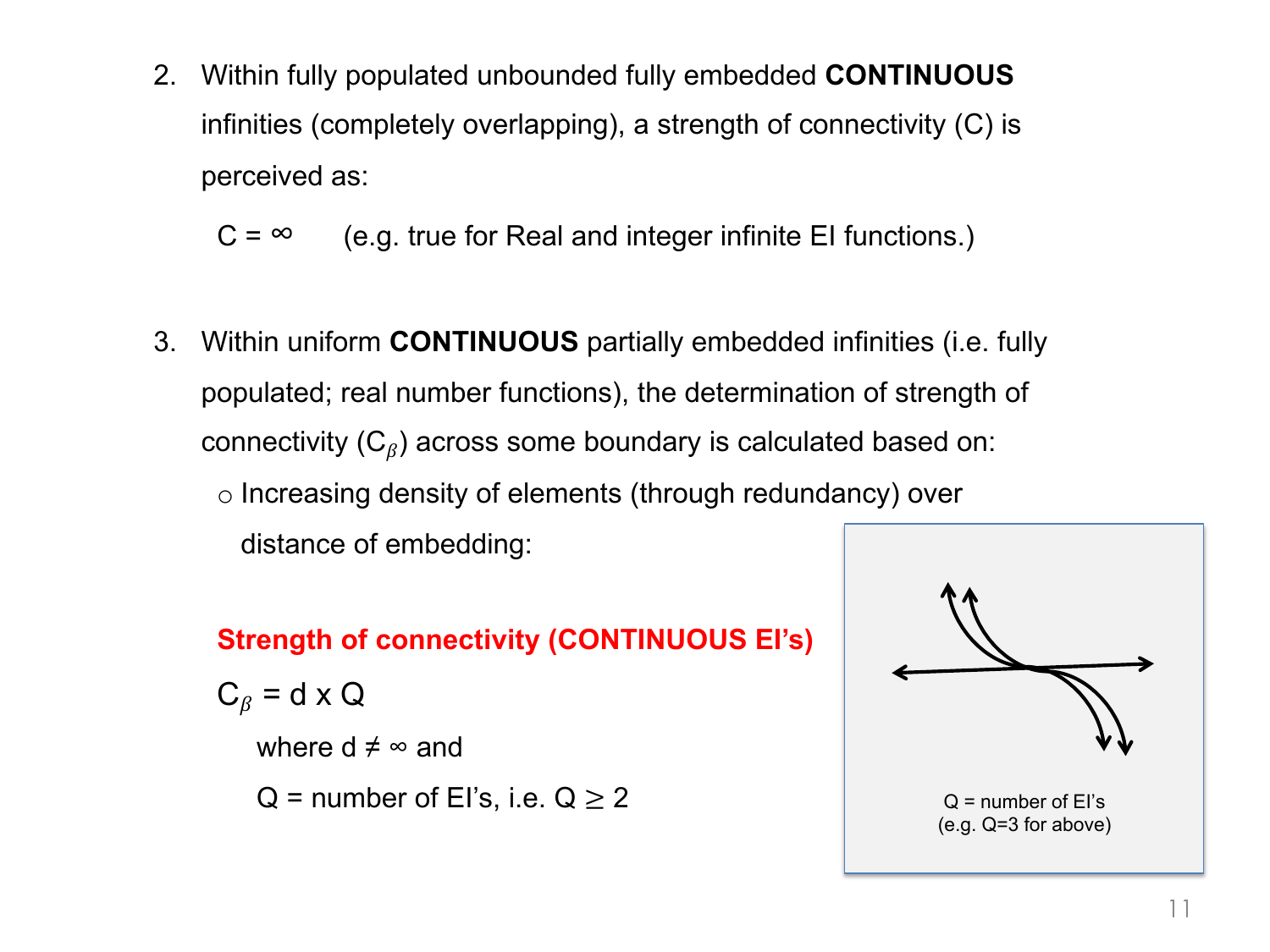### **4. DISCRETE** and **CONTINUOUS** embedded infinities

- o Operations between discrete and continue embedded infinities are problematic due to infinite number of elements in continuous functions. That is,  $C_{\alpha}$  is not comparable with or operational with  $C_{\beta}$ .
- $\circ$  How might this problem be circumvent ? (Explore later)
	- o Maybe by viewing a Real number infinity as a full "solid block" (e.g. 1) and subtracting from it the density of a discrete infinity, then arriving at number for density that is assigned a negative.
	- o NOT SURE THIS HELPS … explore later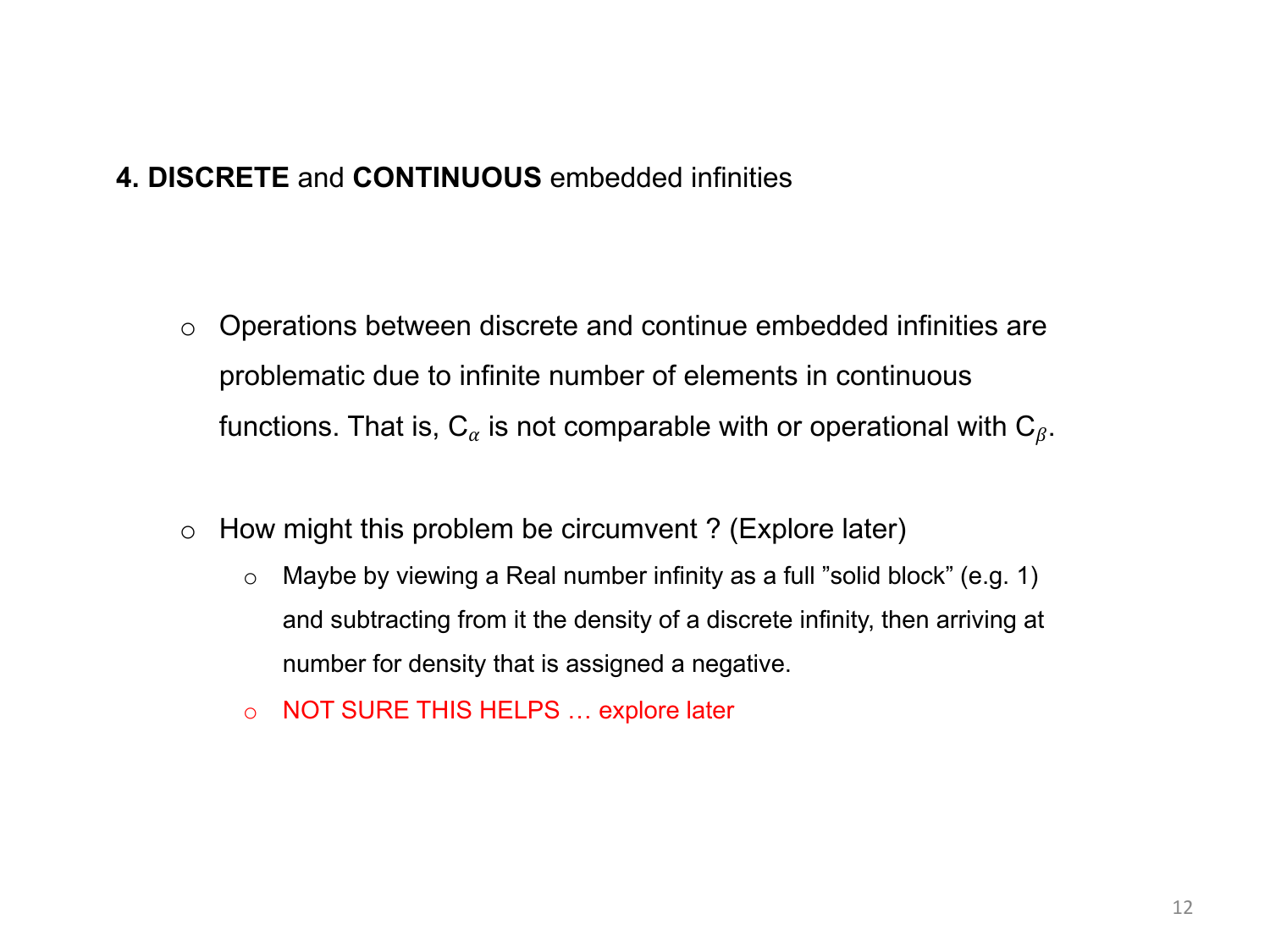# 3 – Application of Embedded Infinities

### 3.1 - Non-Identical Unbounded EI

- o Description
- o Four Examples
- 3.2 Three Dimensional Spaces
	- o Mirroring across Spaces
- 3.3 Physical Space
	- o Perspectives of Particle through Spacelet
	- o Three Embedded Spacelets
- 3.4 Interpretative Space
	- o Interpretative Space for eDNA Model
	- o Overlapping (3) 3-D Axes for eDNA
	- o 2-D Ethical Interpretive Map
	- o Cluster Networks and eDNA
- 3.5 Symbolic Reasoning
	- o Analogies of Embedded Infinities

*These applied EI require many intuitive leaps. Much work is required in the future for clarity.*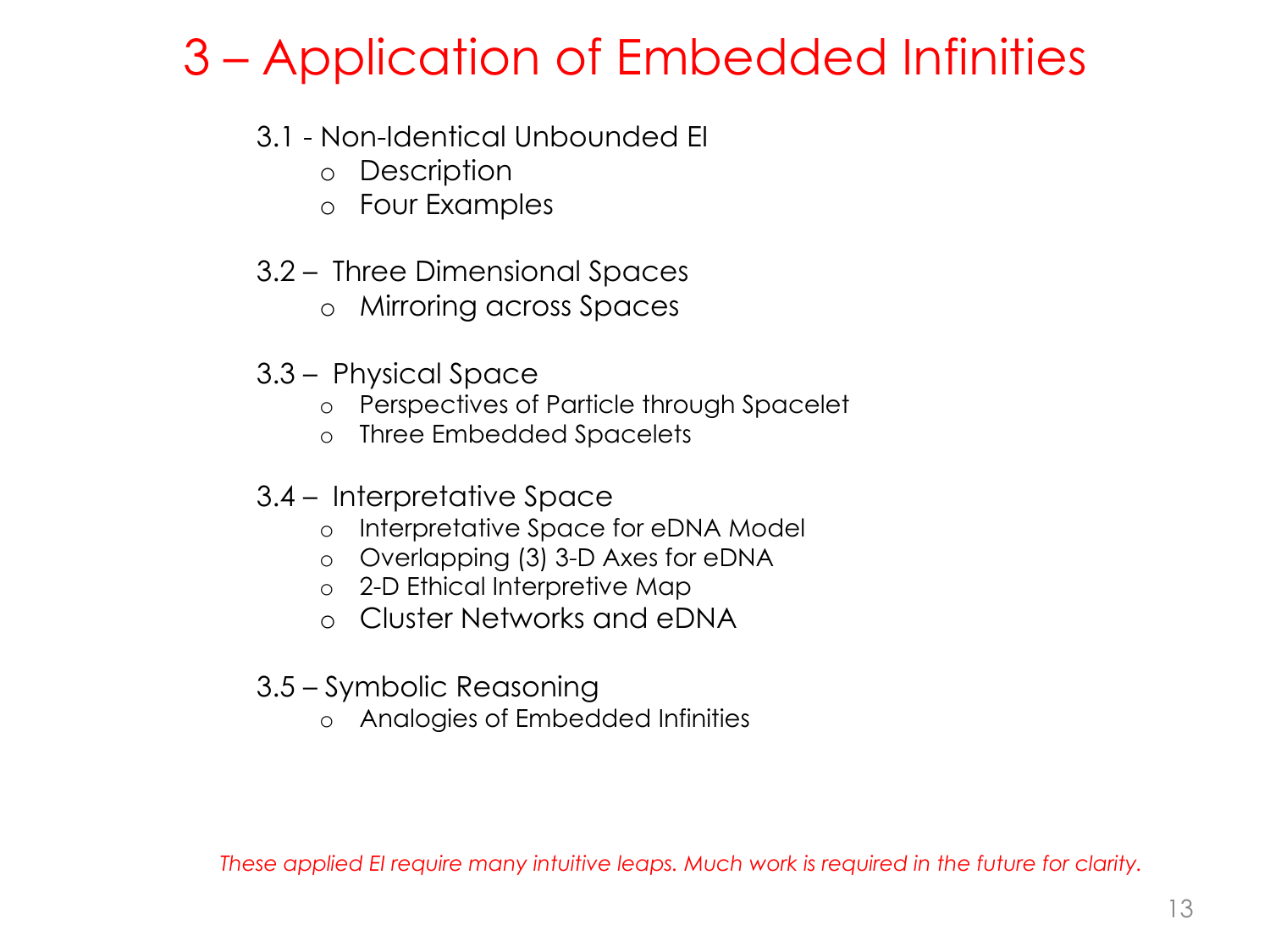# 3.1 – NON-IDENTICAL UNBOUNDED EI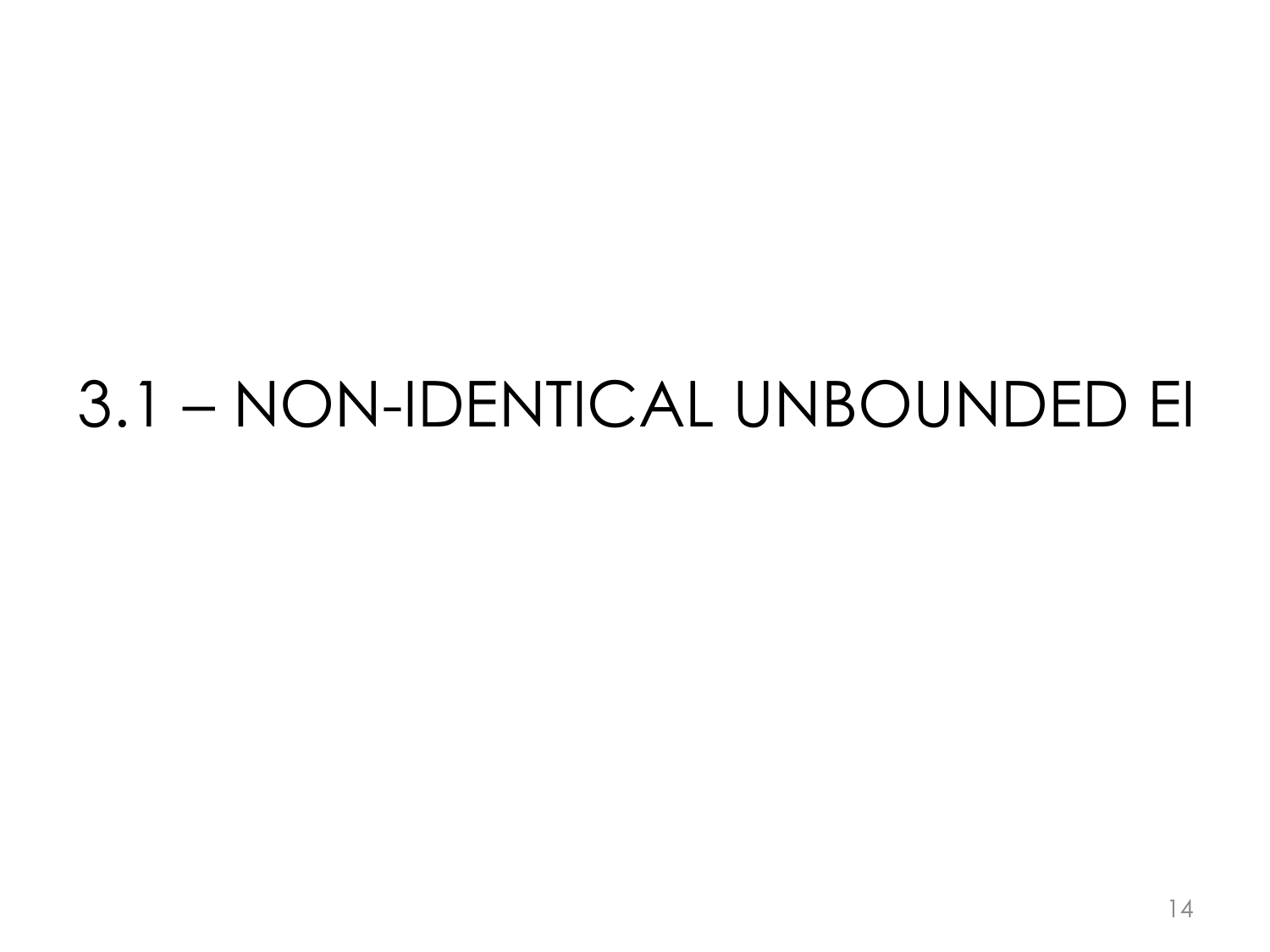# Description of Non-Identical Unbounded EI

(Special case of EI)

GIVEN:

All the elements of finite set A are contained within both the infinite sets B and infinite set C AND

All the elements of set B and set C can be generated from the elements of set A

AND

Infinite set B and infinite set C are NON-IDENTICAL

SHOW:

Infinite set B can be derived from infinite set C AND Infinite set C can be derived from infinite set B

### THUS:

The elements of infinite set B are embedded within infinite set C AND The elements of infinite set C are embedded within infinite set B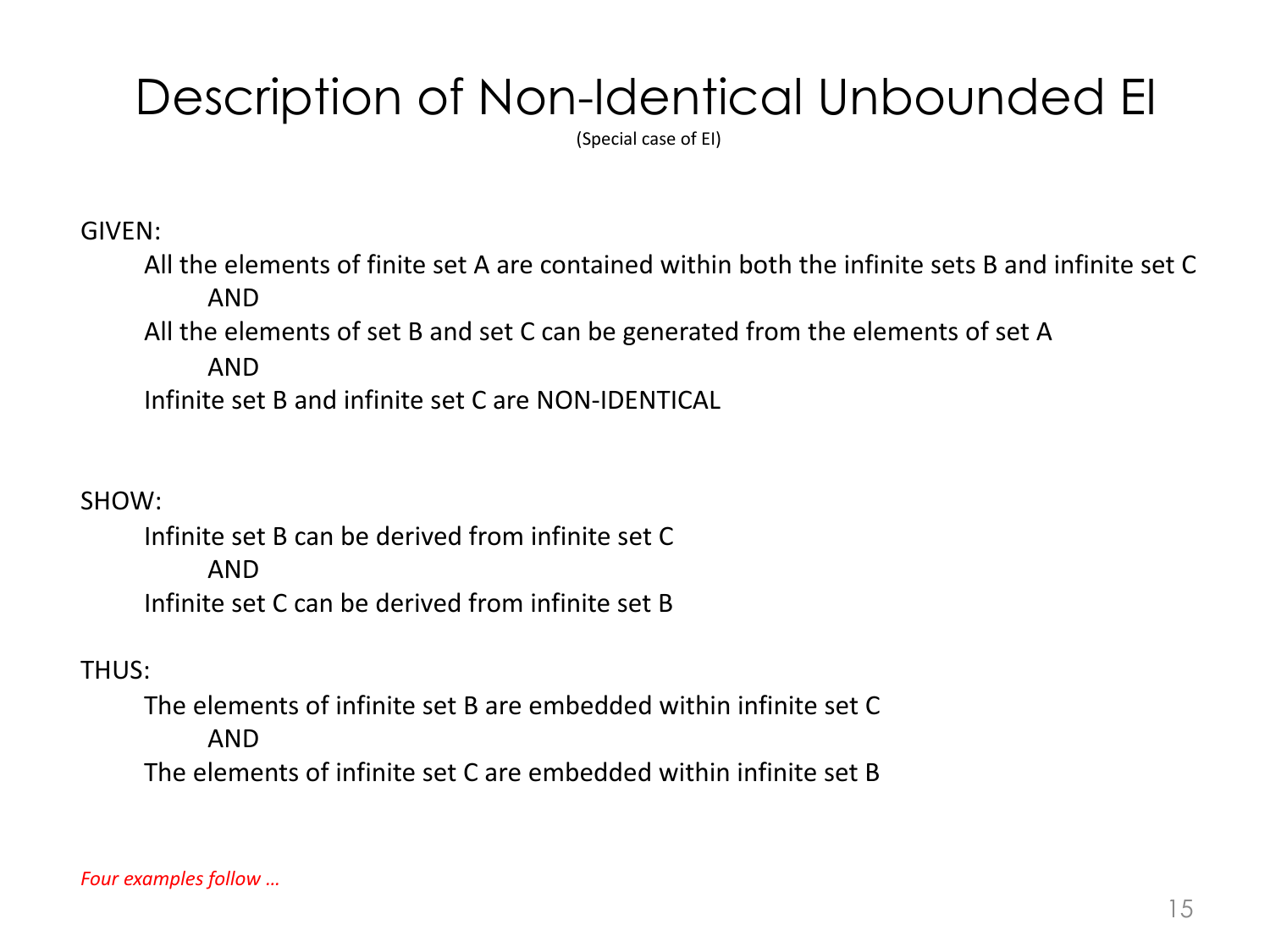### *Example One: FOUR and SIX DIGIT NUMBERS*

#### GIVEN:

Set A = elements (0,1,2,3,4,5,6,7,8,9)

- Set B = an open infinite set of random generated numbers forming an infinite numbers of 4 digit elements generated from Set A (without delineating commas)
- Set C = an open infinite set of random generated numbers forming an infinite numbers of 6 digit elements generated from Set A (without delineating commas)

#### SHOW:

Infinite set B can be derived from infinite set C AND Infinite set C can be derived from infinite set B AND Infinite set B and infinite set C are NON-IDENTICAL

#### THUS:

The elements of Infinite set B are embedded within infinite set C AND The elements of Infinite set C are embedded within infinite set B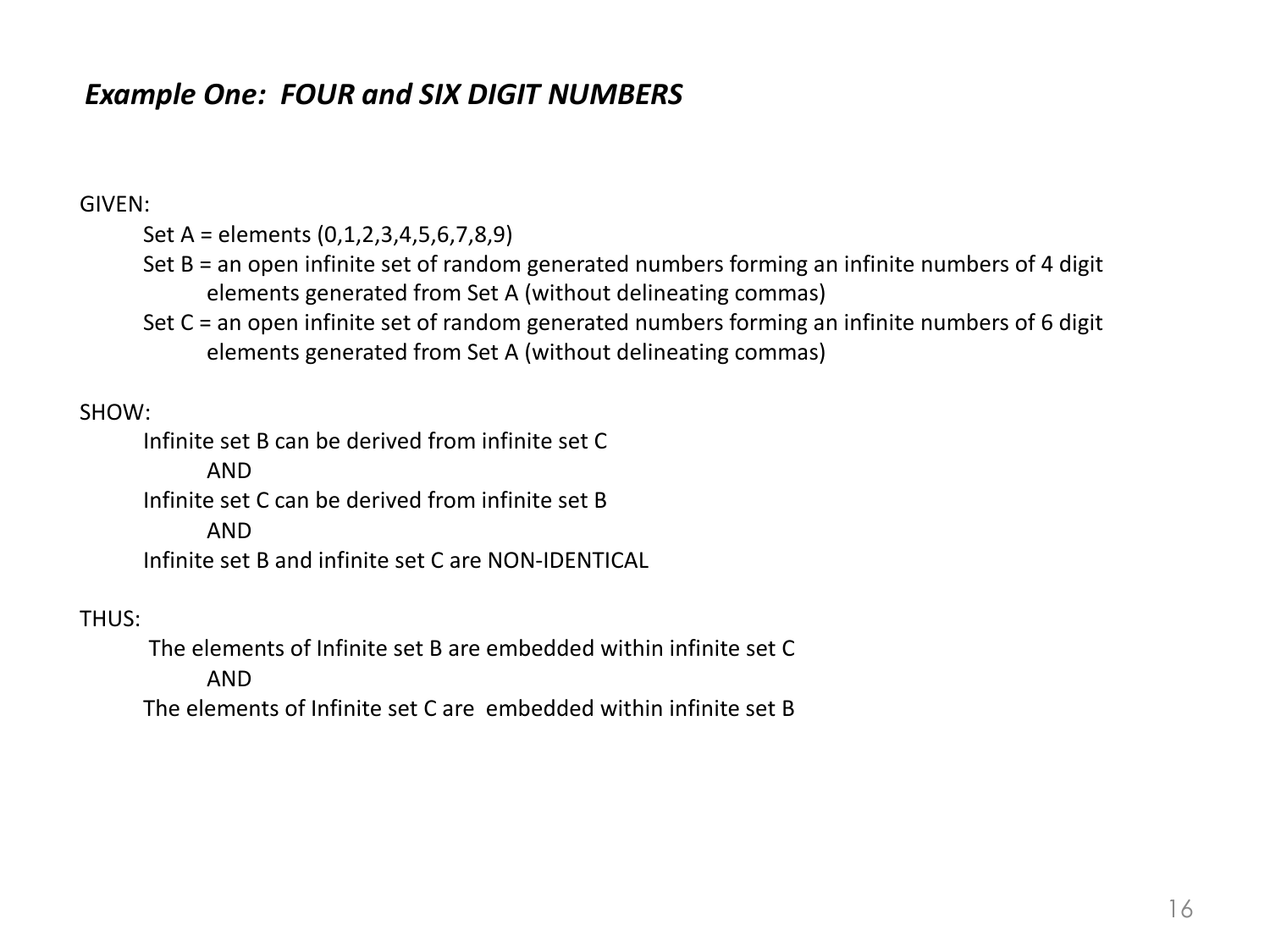### *Example Two: FOUR and SIX LETTER WORDS*

#### GIVEN:

- Set  $A =$  all letter of the Roman alphabet (a, b, c ... x,y,z)
- Set B = an infinite set of random generated letters forming an infinite numbers of 4 letter word elements (without delineating commas)
- Set C = an infinite set of random generated letters forming an infinite numbers of 6 letter word elements (without delineating commas)

#### SHOW:

Infinite set B can be derived from infinite set C AND Infinite set C can be derived from infinite set B AND Infinite set B and infinite set C are NON-IDENTICAL

#### THUS:

The elements of Infinite set B are embedded within infinite set C AND

The elements of Infinite set C are embedded within infinite set B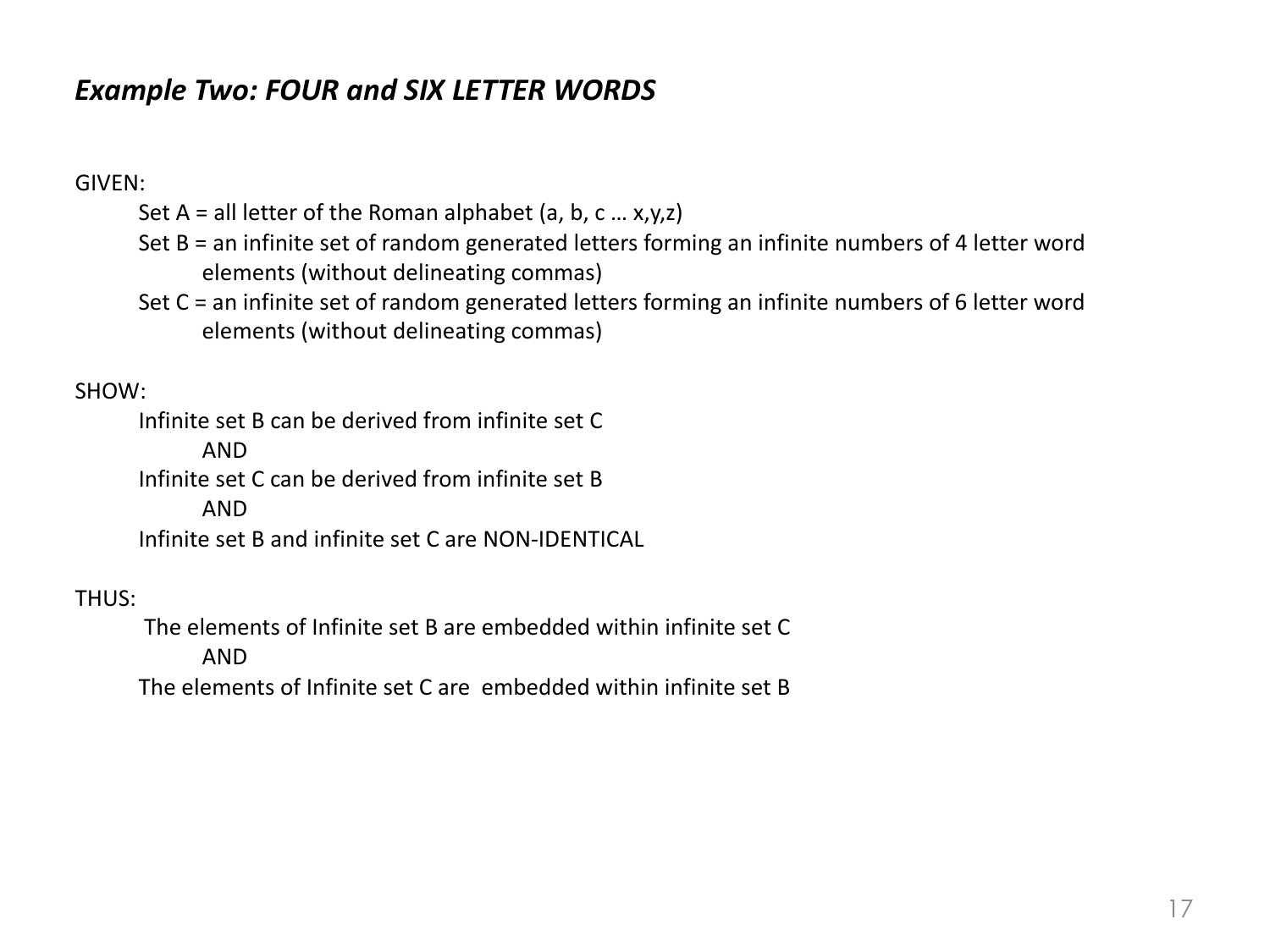### *Example Three: ALPHABET and SHAKESPEARE*

#### GIVEN:

Set A = all letter of the Roman alphabet (a, b, c ...  $x,y,z$ ) Set B = infinite set of "alphabet randomly and infinitely generated" elements

Set C = infinite set of "works of Shakespeare sequentially and infinitely generated" elements

#### SHOW:

Infinite set B can be derived from infinite set C AND Infinite set C can be derived from infinite set B with finite subtractions AND Infinite set B and infinite set C are NON-IDENTICAL

#### THUS:

The elements of Infinite set B are embedded within infinite set C AND The elements of Infinite set C are embedded within infinite set B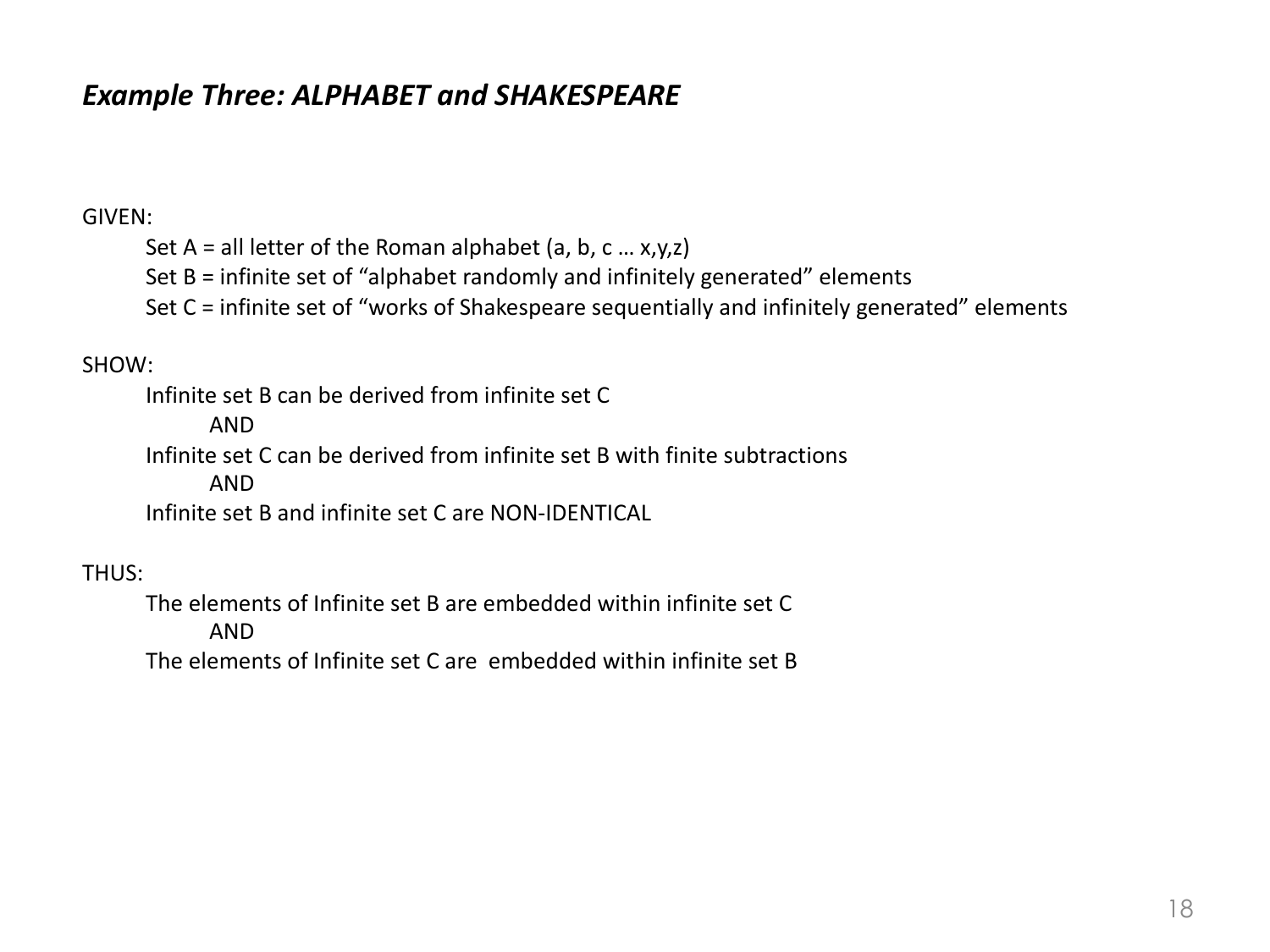### *Example Four: WATER and SPACE*

GIVEN:

All the essence of the finite set A "water molecules" is contained in the infinite set B "space" AND

All the essence of the infinite set B "space" is contained in the finite set A "water molecules" AND

"space" is not equal to "water" AND "water" is not equal to "space."

#### SHOW:

Infinite set B can be derived from finite set A AND Finite set A can be derived from infinite set B AND Finite set A and infinite set B are NON-IDENTICAL

#### THUS:

The essence of "space" can be derived from the essence "water" AND The essence of "water" can be derived from the essence of "space"

*This assumes a spacelet model of matter and space. See section 3.3.*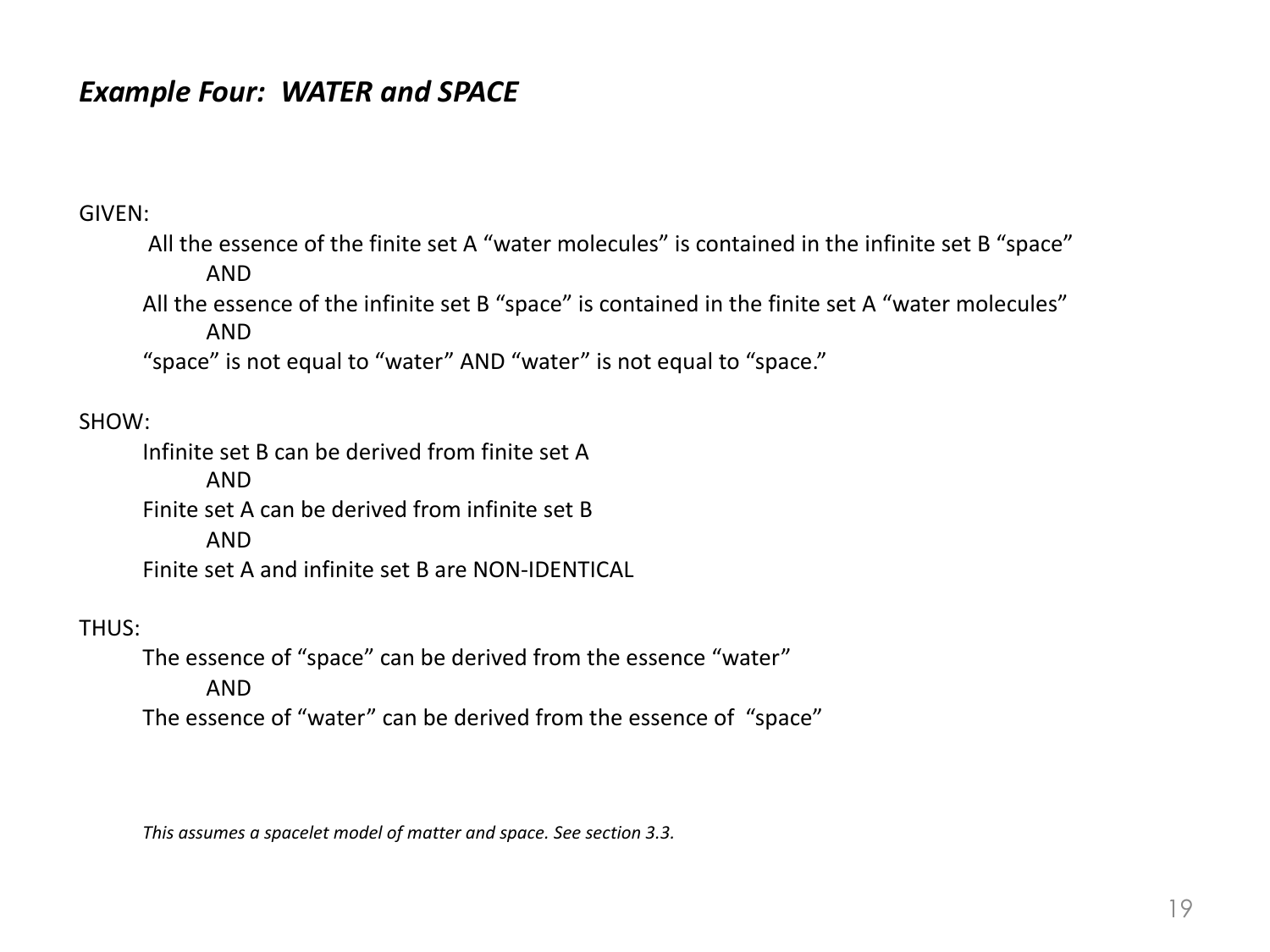# 3.2 – Three Dimensional Spaces

Within a mathematical construct of infinities, embedded infinities are particularly applicable for modeling fully overlapping and partially overlapping 3-D spaces.

Densities of infinities and connectivity of embedded infinities become a means of comparison between the infinite possibilities of a spherical mapping without the enigma of adding, subtracting, etc. the non-number but perceived bounded or unbounded infinites ∞.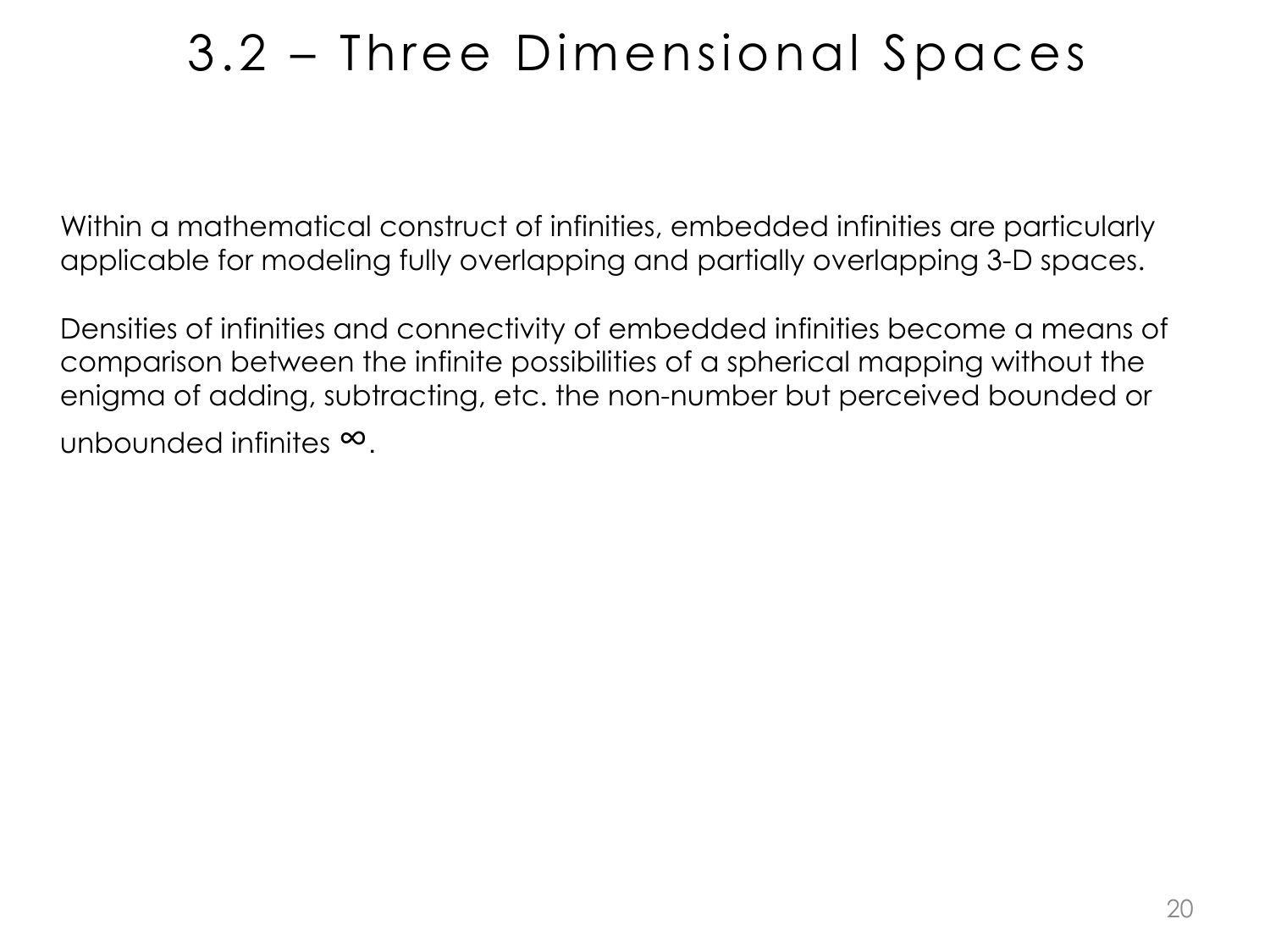## Mirroring across Spaces

Within a mathematical construct of infinities, the embedded infinities of the ethical DNA model enacted with **interpretative space** (i.e. the mind) substantially mirrors the embedded infinities of a model of **physical space**  (with emergent time, matter and energy) that accounts for the brain—**neural space**.

This mirroring shows a utility of modeling employing embedded infinities of overlapping spaces.

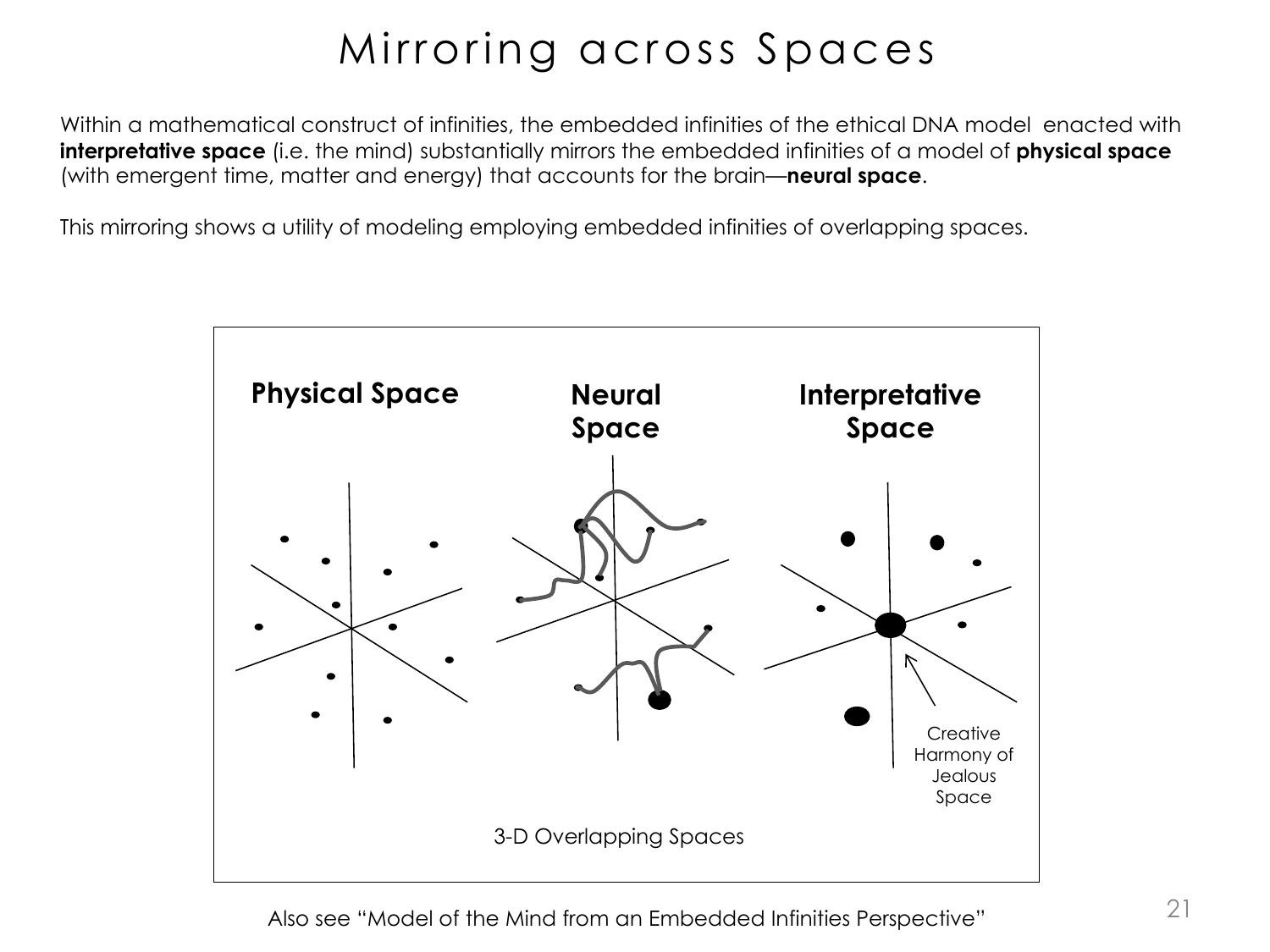# 3.3 – Physical Space (spacelets)\*

#### o **ESSENCE: Discrete infinities with Continuous Appearance**

• Knots as mass with frequencies within space

#### o **ELEMENTS: Similar infinities**

• Similar type of elements – spacelets

#### o **BOUNDARIES: Bounded-Open infinities**

- Bounded space originated
- Open space unfolding with emergent time

#### o **FULLNESS: Partially populated infinities**

• Partially populated infinity by spacelets with emergent matter, energy and time

#### o **EMBEDDEDNESS: Completely and partially embedded infinities**

- Three overlapping spacelets as a minimal for sub-atomic particle (knot)
- Completely embedded for entanglement of particles at a distance

#### o **INTERACTIONS: Partially patterned, semi-stable, variable strength infinities**

- Partially yet substantially patterned interactions of same essence of infinities and similar elements (Substantially patterned due to possible interactions with alternate realms of reality)
- Semi-stable knots for emergent matter (particles), equivalent energy and time (Emergent time through surface interactions (friction) between discrete spacelets)
- Mostly semi-stable within universal space and possibly chaotic interactions across universes
- Variable strength of interactions

#### o **PERSPECTIVES: Inside, Surface and Objective**

- Inside perspective for universal space
- Surface perspective for local space
- Objective perspective for local space
- Holographic representation is possible

#### o **AWARENESS: Active infinities**

• Active infinity of space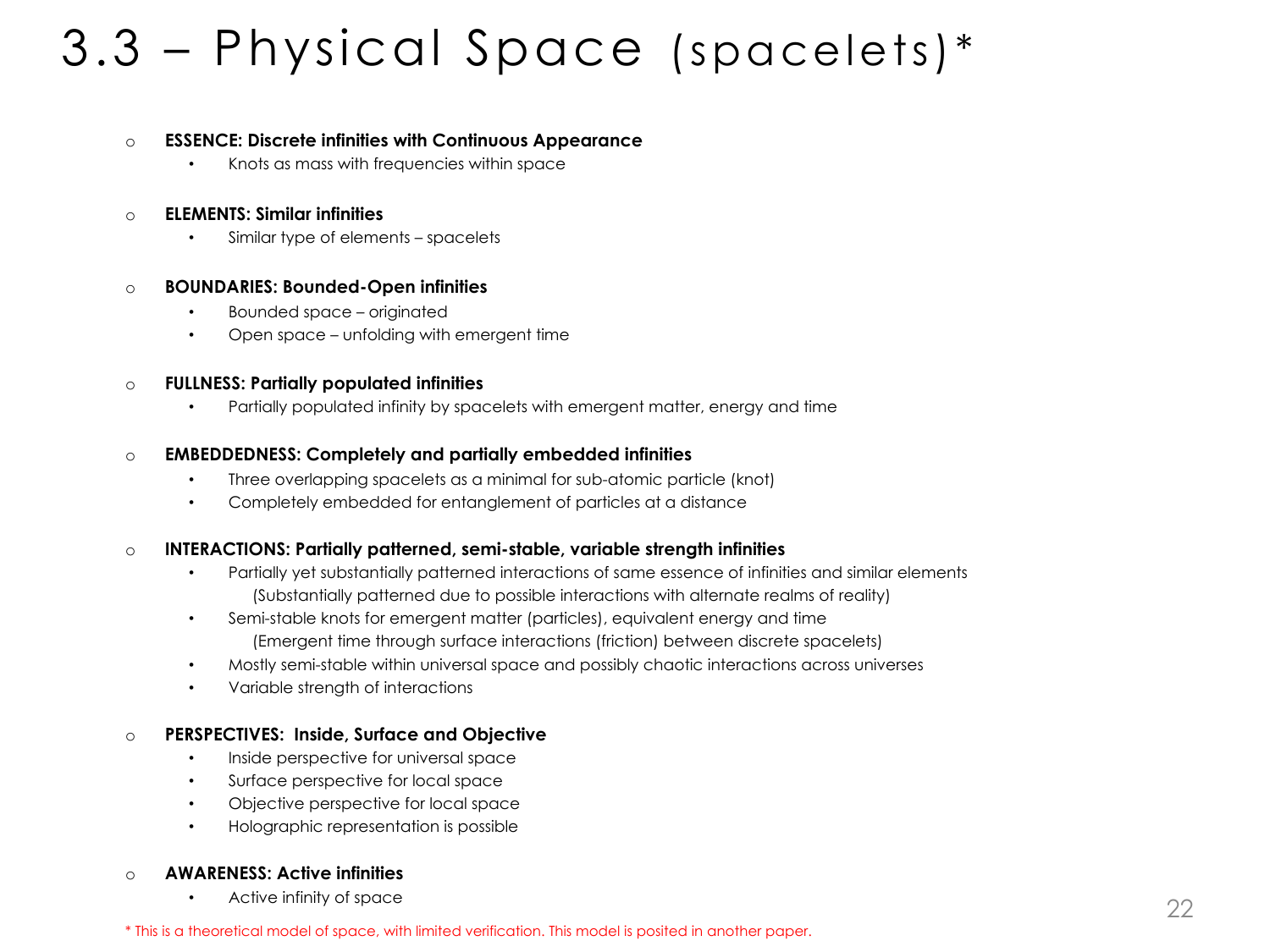## Physical Space: Three Embedded Spacelets

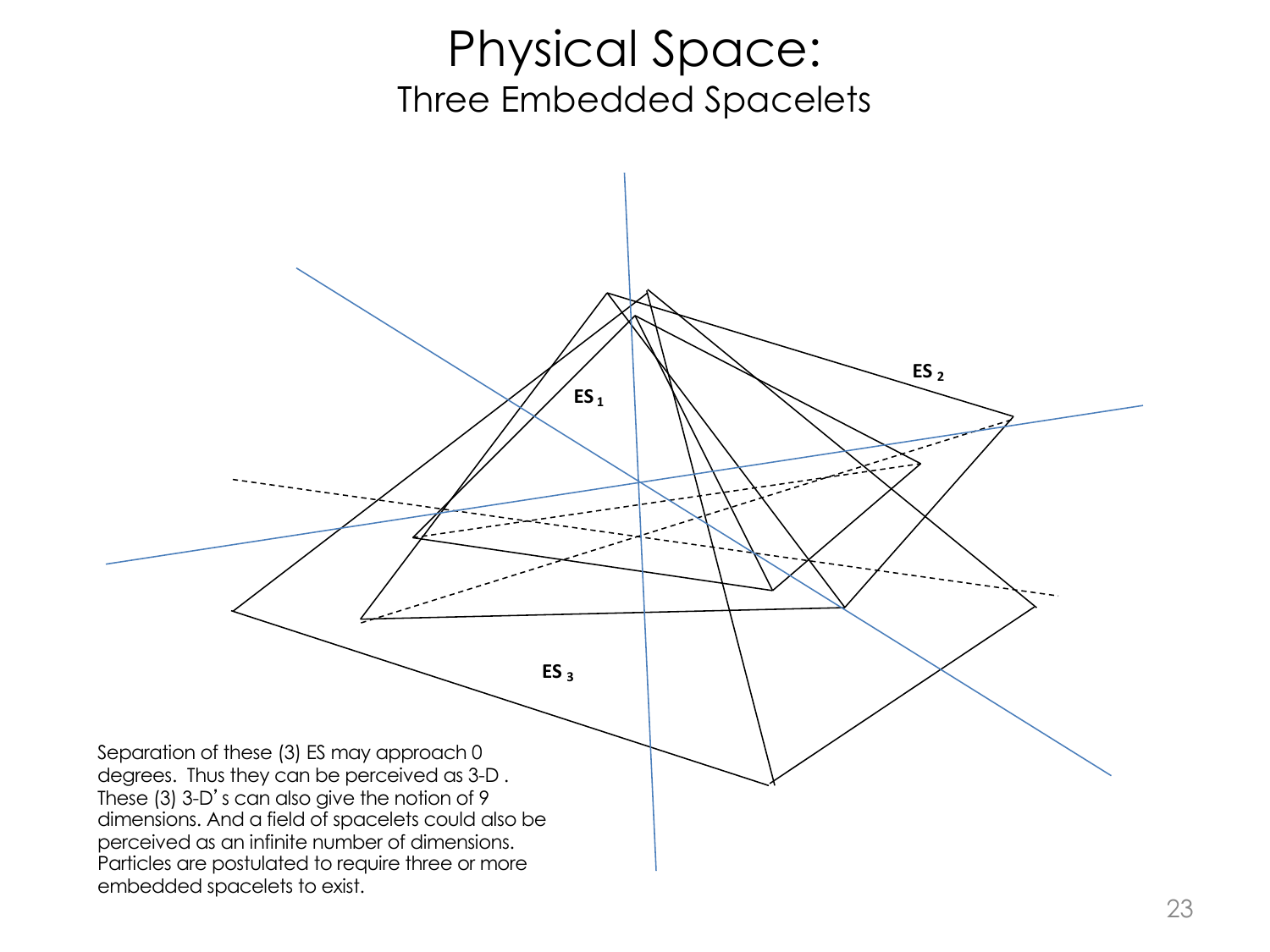## Physical Space: Perspectives of a Particle within Spacelet

#### **What if?**

A simple particle is a discrete, interactive three embedded sets of three-dimensional spacelets and the lines of spacelets are semi-flexible, not rigid.

If so, then can the perspectives generated from a tetrahedron provide a rationale for various current explanations of space?

#### **Three Perspectives**

#### **Classical Space** (CS)

**H1** (looking inward or outward along a 'flat panel' plane: – with the apparent absence of extended layers of spacelets

#### **Quantum Space** (QS)

**H2** (looking inward or outward along a line/fold): – the appearance of particle-wave uncertainty

#### **Embedded Spacelets** (ES Outward)

**H3** (looking outward through an intersecting fold point): – the apparent universality of particle space and expansion of universal space(i.e. any one particle appears to eclipses the entire universe – a uni-dot and the possibility of universes beyond)

#### **Embedded Spacelets** (ES Inward)

**H4** (looking inward though an intersecting fold point): – the apparent collapse of universal space (I.e. the entire universe is reduced to a dot)



*Note: Though all lines appear as straight/rigid in the above diagram, they are conceptualized as* '*flexible folds*'*.*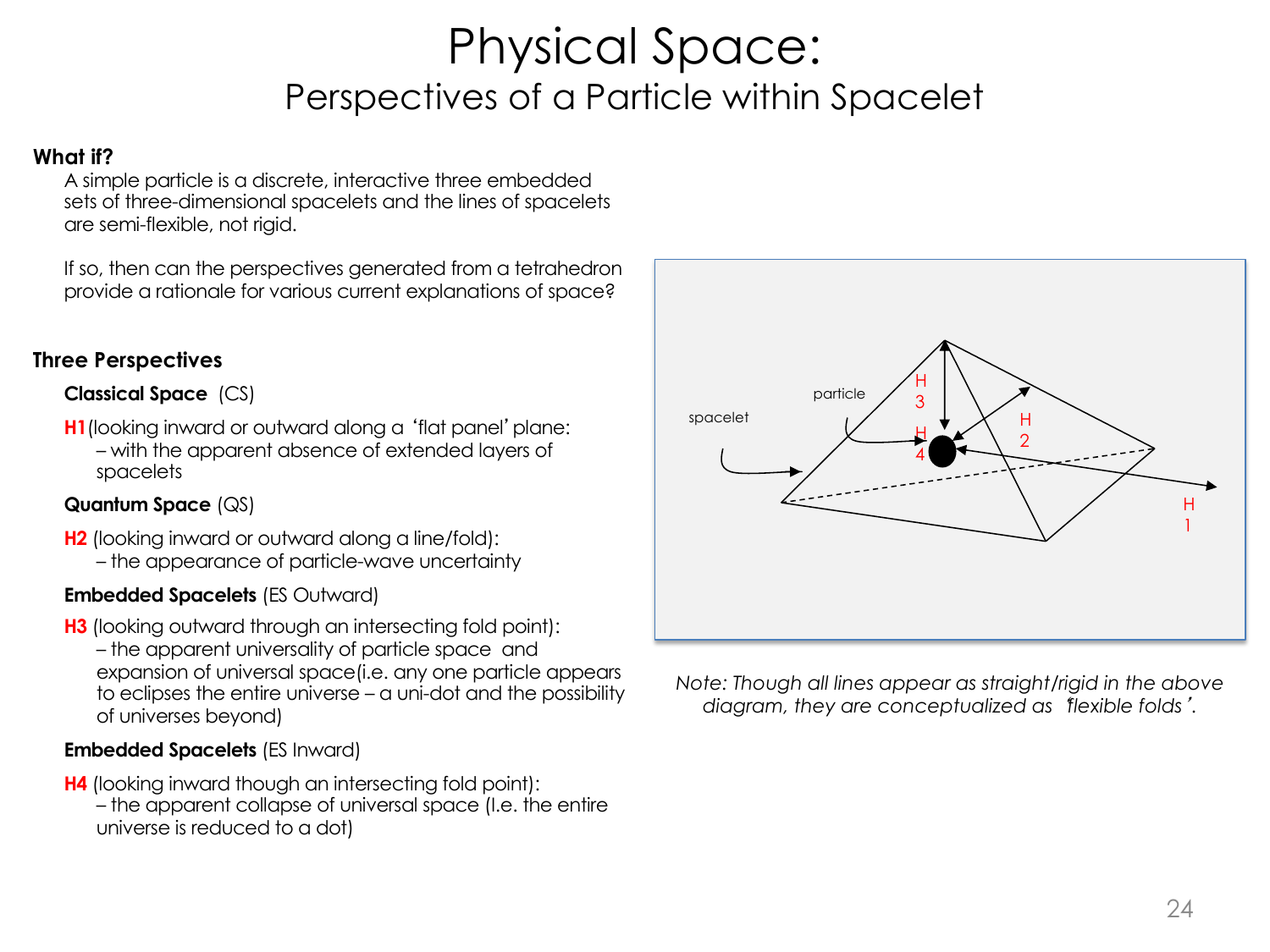# 3.4 – Interpretative Space for Ethical DNA Model \* (eDNA)

#### o **ESSENCE: Discrete infinities with Continuous Appearance**

• Weighted constructed points (i.e. knots)with frequencies within (3) 3-D space

#### o **ELEMENTS: Similar Infinities**

Similar type of elements

#### o **BOUNDARIES: Bounded-Open infinities**

- Arbitrarily bounded for utility of software
- Interpretative grid is a theoretically open infinity

#### o **FULLNESS: Partially populated infinities**

• Words and images populated the infinities of (3) 3-D space

#### o **EMBEDDEDNESS: Completely embedded infinities**

• Three overlapping axes

#### o **INTERACTIONS: Partially patterned, semi-stable, variable strength infinities**

- Substantially patterned interactions of same essence of infinities and similar elements
- Variable strength of interactions
- Semi-stable interactions

#### o **PERSPECTIVES: Inside, Surface and Objective**

- Inside perspective for mapped locations words and images
- Surface perspective of word and image connections and adjustments
- Objective perspective of mapping space
- Holographic representation is possible

#### o **AWARENESS: Active Infinities**

- Active awareness of (3) embedded infinities
- Accounts for passive and transcendent infinities (through imagination)
- This model assumes that the highest level (limitation) of abstraction the human mind can imagine involves infinite iterations of embedded infinities.
- The model is posited in other papers.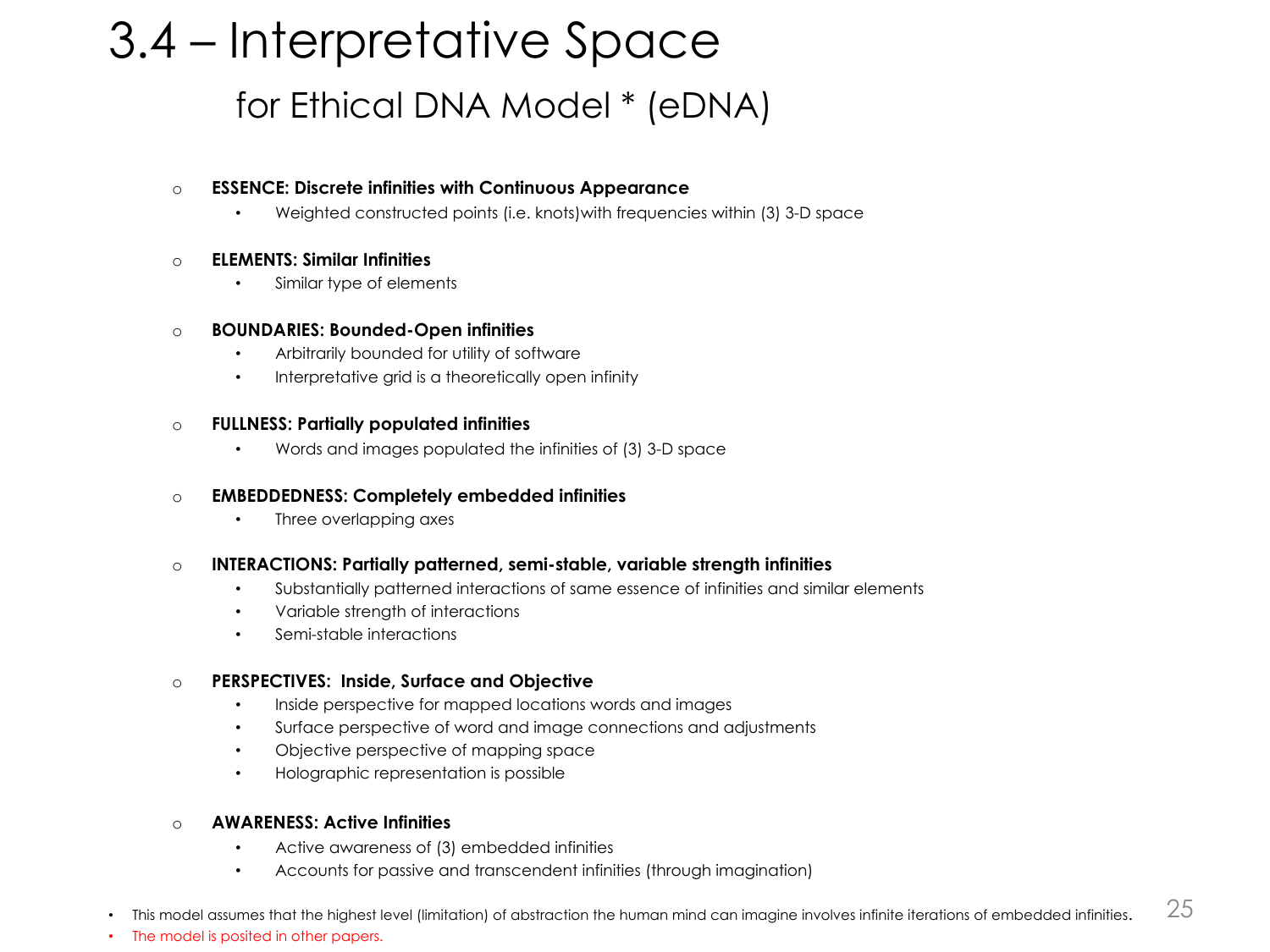## Interpretative Space: Overlapping (3) 3-D Axes of eDNA

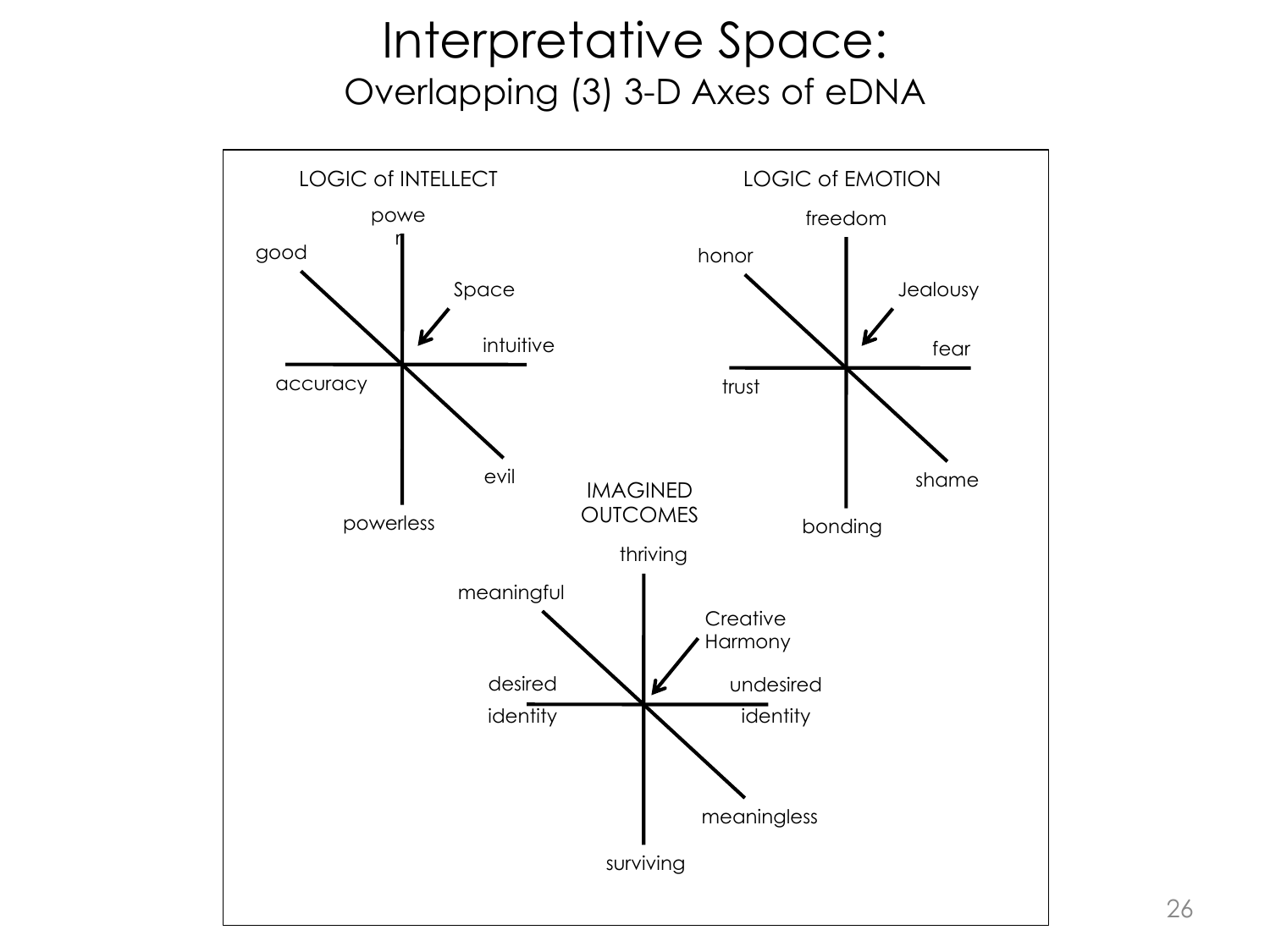## Interpretative Space: Overlapping (3) 3-D Axes of eDNA Model

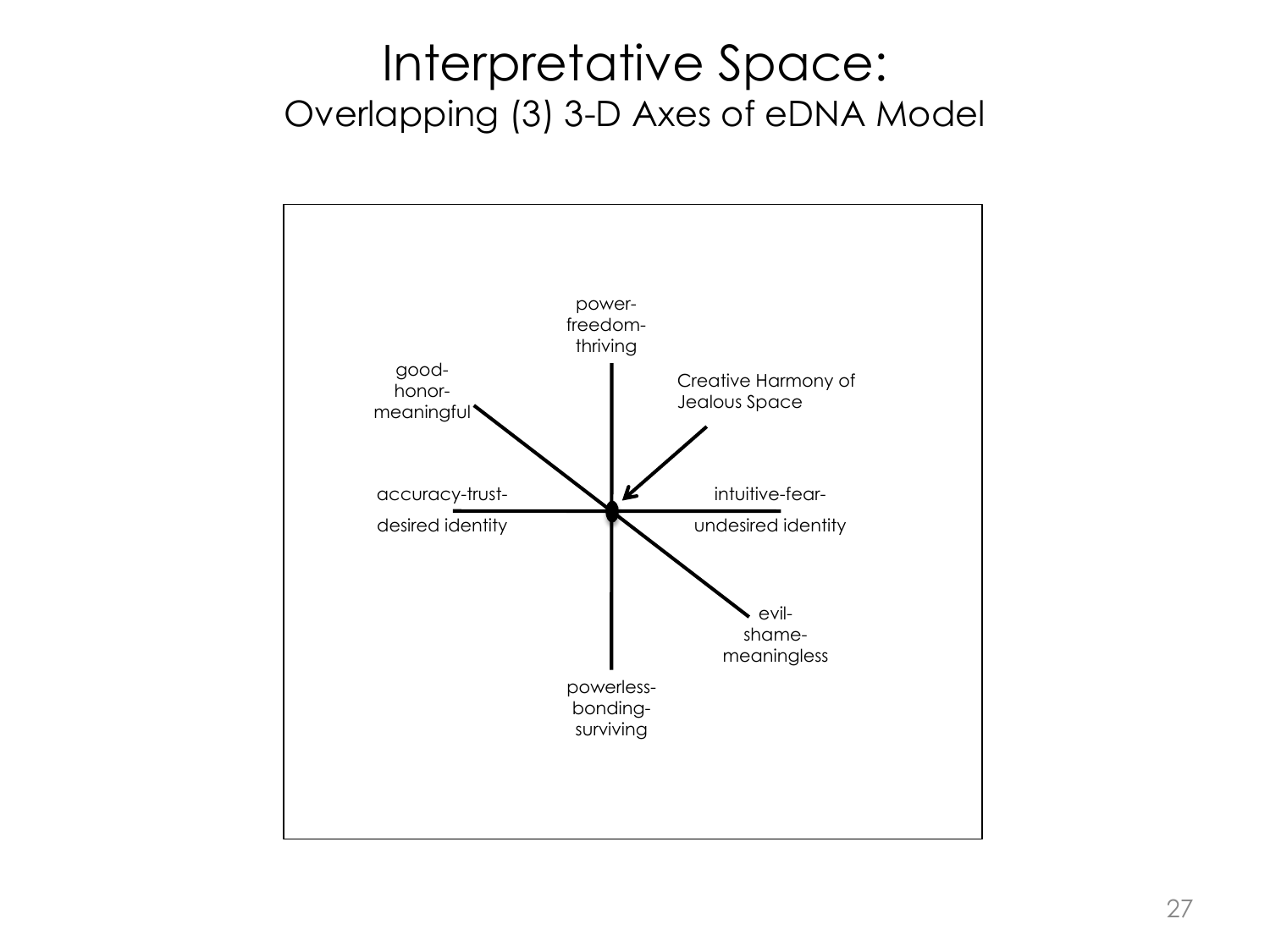## Interpretative Space: 2 - D Ethical Interpretive Map



28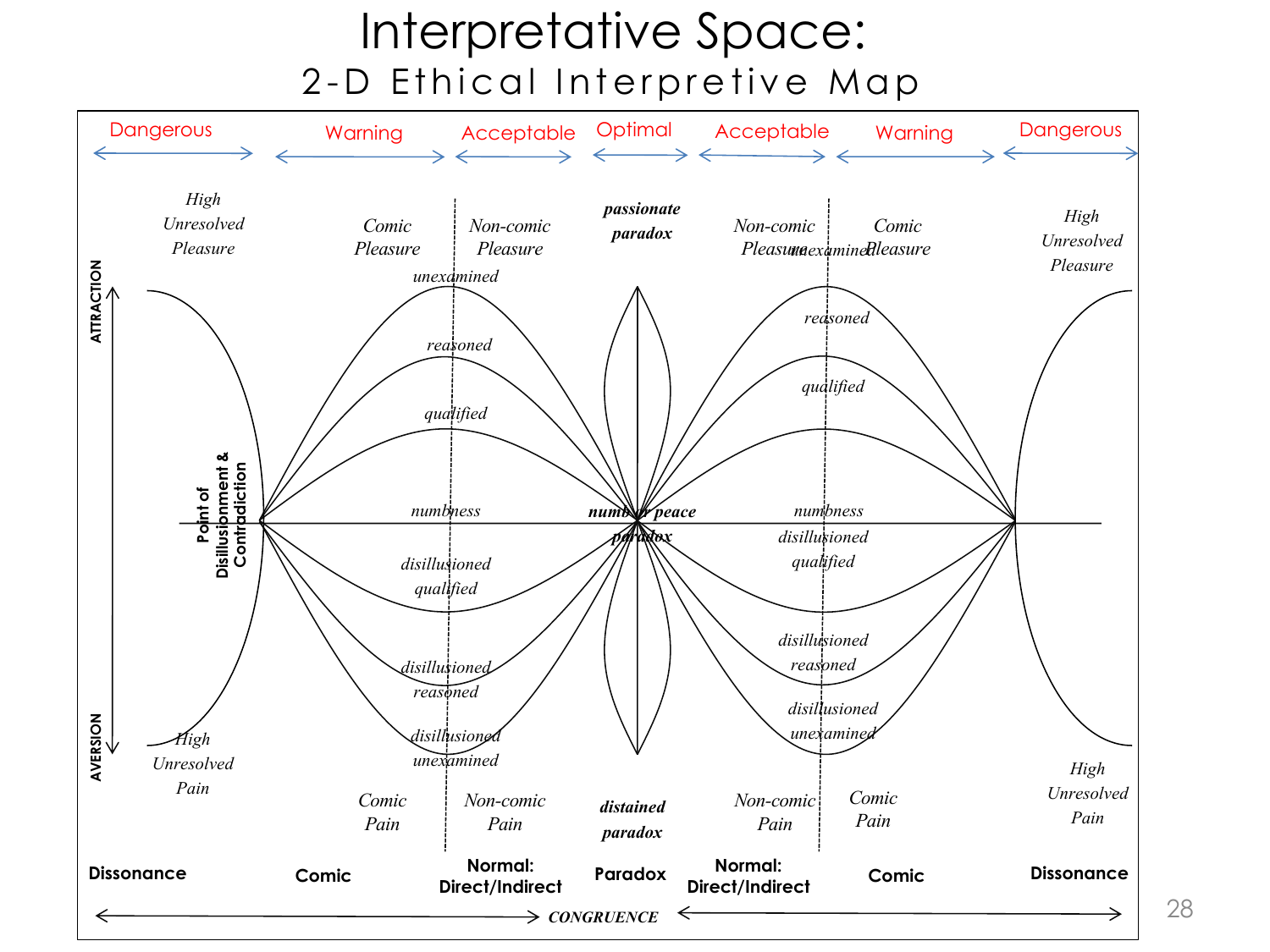## Interpretative Space: Clusters in Network and eDNA

- Each word map for eDNA becomes a cluster with a broader network (on a bounded integer scale with a finite number of elements)
- Each eDNA cluster represents 3 overlapping infinities (on a bounded real number scale with an infinite number of elements)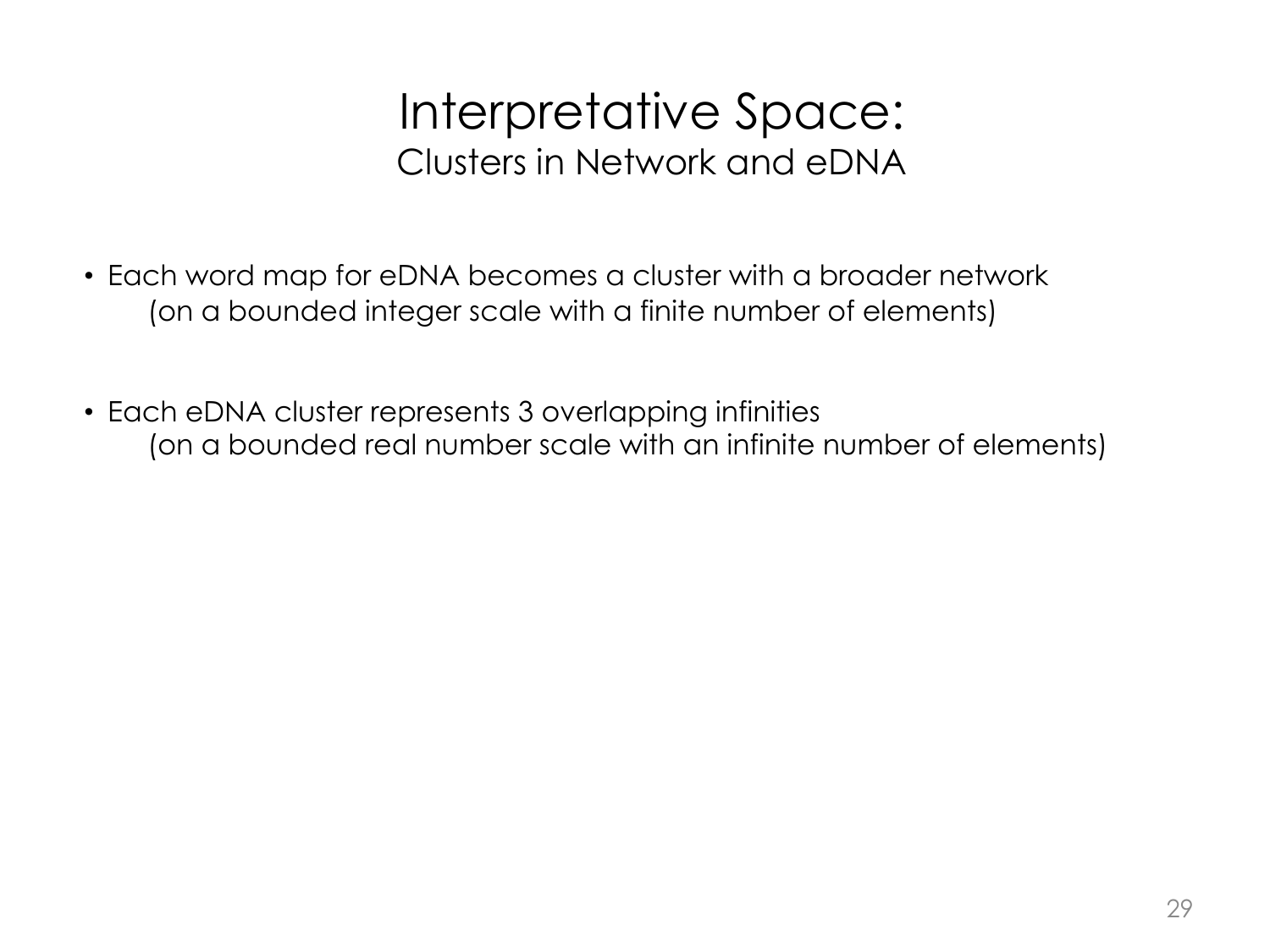# 3.5 – Symbolic Reasoning: Analogies of Embedded Infinities

#### **MATHEMATICS**

Infinities and Embedded infinities

#### **TRANSCENDENCE**

Infinities … 'beyondness' Many religious perspectives

#### **TRIUNE GOD**

Unbounded (open) embedded infinities

– analogous to the Trinity

#### **HUMANITY**

Bounded infinities embedded in unbounded embedded infinities

- analogous to human in the image of God
- analogous to Christ in us and us in Christ

Bounded infinities embedded within bounded embedded infinities

– analogous to biological successive generations

#### **CONSCIOUSNESS (mind embedded in brain)**

Infinite iterations of embedded infinites as the highest level of abstraction imaginable by human minds

#### **UNIVERSE (energy-matter-time derived from embedded space)**

Overlapping discrete spacelets in an expanding embedded universe Sequential, relative time embedded within eternity

#### **HEAVEN (beyondness)**

Overlapping discrete spacelets

– varying frequencies for overlapping universes